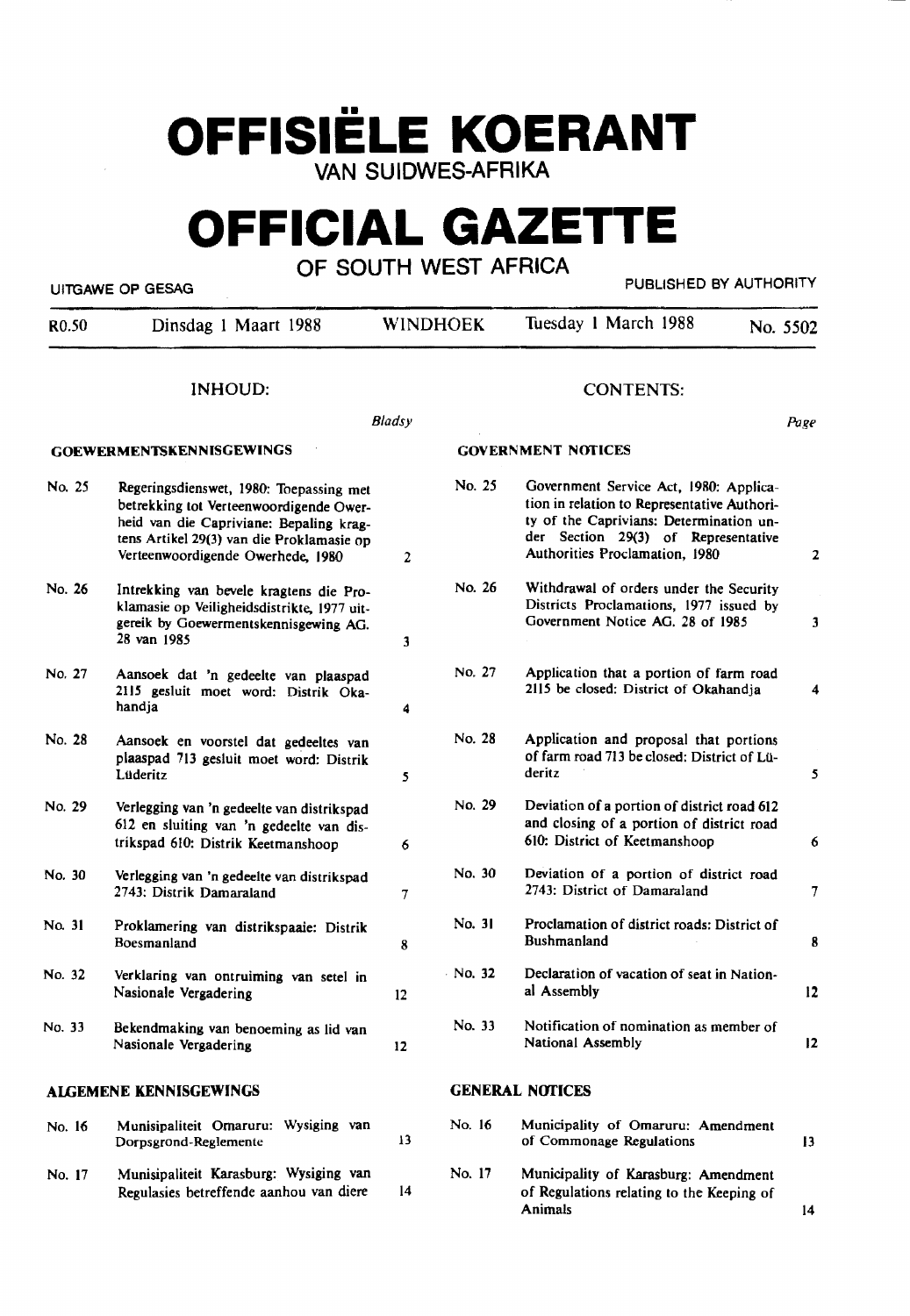- No. 18 Stad Windhoek: Permanente sluiting van Openbare Oop Ruimte Erf **4629,** Khomasdal, Uitbreiding 1 15
- No. 19 Stad Windhoek: Permanente sluiting van Gedeelte I van Publieke Oop Ruimte Erf 619. Olympia 16
- No. 20 Sentrale Inkomstefonds: Staat van Uitgawe vir die tydperk I April 1987 tot 31 Desember 1987. Departement van Finansies, Windhoek. 17
- No. 21 Sentrale Inkomstefonds: Staat van lnkomste ingevorder gedurende die tydperk I April 1987 tot 31 Desember 1987. Departement van Finansies 18

| No. 18 | City of Windhoek: Permanent closing of<br>Public Open Space Erf 4629, Khomasdal,<br>Extension 1                                            | 15 |
|--------|--------------------------------------------------------------------------------------------------------------------------------------------|----|
| No. 19 | City of Windhoek: Permanent closing of<br>Portion 1 of Public Open Space Erf 619,<br>Olympia                                               | 16 |
| No. 20 | Central Revenue Fund: Statement of Ex-<br>penditure for the period 1 April 1987 to 31<br>December 1987. Department of Finance,<br>Windhoek | 17 |
| No. 21 | Central Revenue Fund: Statement of<br>Revenue collected during the period 1<br>April 1987 to 31 December 1987. Depart-                     |    |
|        | ment of Finance, Windhoek                                                                                                                  | 18 |

### **Goewermentskennisgewings**

**Government Notices** 

#### SENTRALE PERSONEELINSTELLING

No. 25 1988

REGERINGSDIENSWET, 1980: TOEPASSING **MET BETREKKING TOT VERTEENWOOR-**DIGENDE OWERHEID VAN DIE CAPRI-**VIANE: BEPALING KRAGTENS ARTIKEL**  29(3) VAN DIE PROKLAMASIE OP VER-TEENWOORDIGENDE OWERHEDE, 1980

Kragtens artikel 29(3) van die Proklamasie op Verteenwoordigende Owerhede, 1980 (Proklamasie AG. 8 van 1980), bepaal die Kabinet op aanbeveling van die Regeringsdienskommissie en met die instemming van die Uitvoerende Komitee van die Capriviane dat by die toepassing van die Regeringsdienswet, 1980 (Wet 2 van 1980), met betrekking tot die Verteenwoordigende Owerheid van die Capriviane soos **in** bedoelde artikel 29(3) beoog -

(a) die verwysing na die Regeringsdienskommissie in artikel 6(3) van bedoelde Regerings-

#### **CENTRAL PERSONNEL INSTITUTION**

No. 25 1988

GOVERNMENT SERVICE ACT, 1980: APPLI-CATION IN RELATION TO REPRESENTA-TIVE AUTHORITY OF THE CAPRIVIANS: DETERMINATION UNDER SECTION 29(3) OF REPRESENTATIVE AUTHORITIES **PROCLAMATION,** 1980

Under section 29(3) of the Representative Authorities Proclamation, 1980 (Proclamation AG. 8 of 1980), the Cabinet hereby, on the recommendation of the Government Service Commission and with the concurrence of the Executive Committee of the Caprivians, determines that in the application of the Government Service Act, 1980 (Act 2 of 1980), in relation to the Representative Authority of the Caprivians as contemplated in the said section 29(3) -

(a) the reference to the Government Service Commission in section 6(3) of the said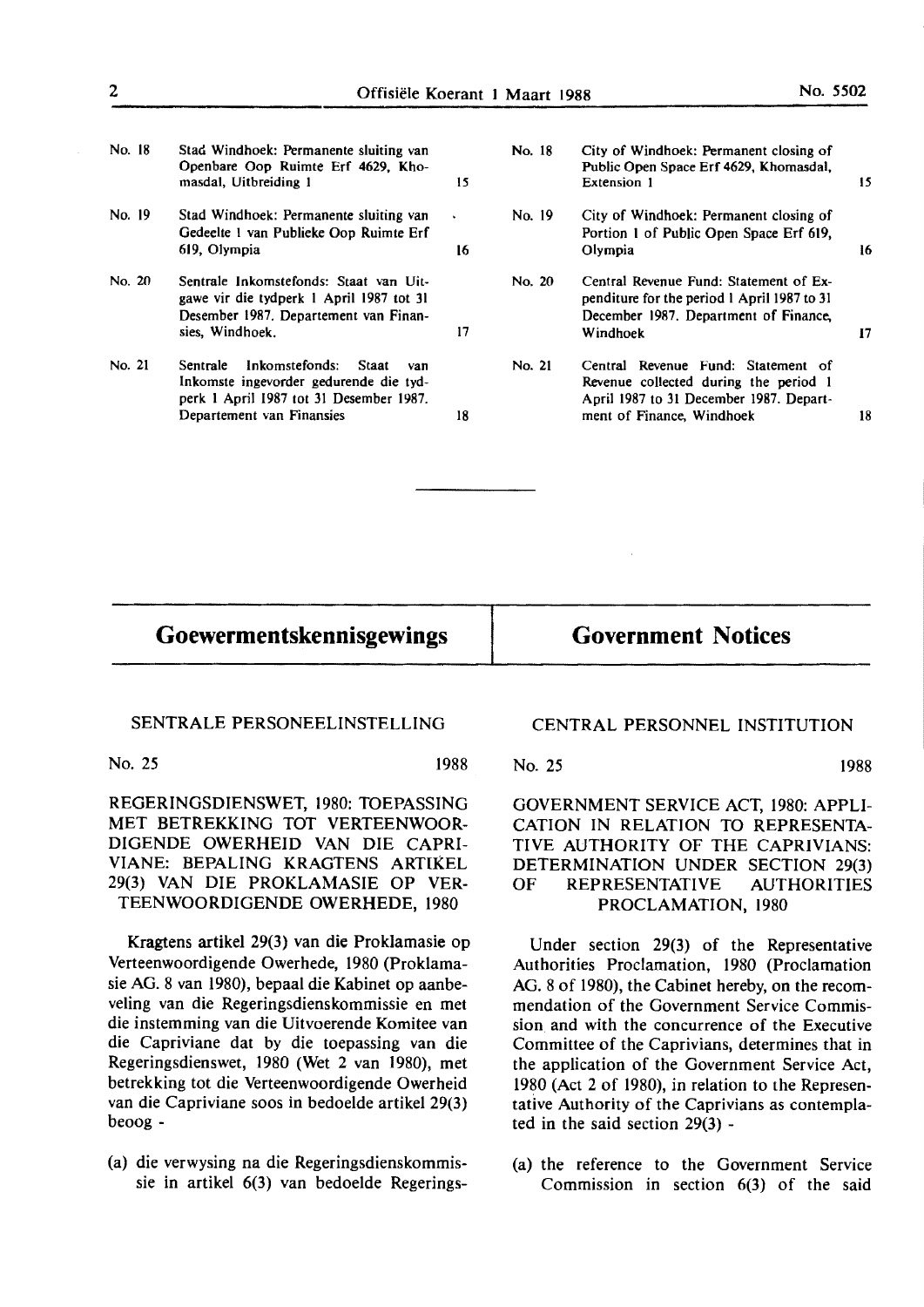dienswet, 1980, vir sover dit op paragrawe (a) en (b) daarvan betrekking het, nie as 'n verwysing na die Uitvoerende Komitee van die Capriviane uitgelê word, soos in bedoelde artikel 29(3) beoog nie; en

(b) genoemde Regeringsdienswet, 1980, geag word nie gewysig te gewees het soos in subparagrawe (i), (ii), (iii), (iv), (vi), (vii), (viii), (ix), (x) en (xi) van paragraaf (d) van bedoelde artikel 29(3) beoog nie: Met dien verstande dat by bedoelde toepassing van die bepalings van artikel 7(l)(c) en (7) en 9 van genoemde Regeringsdienswet, 1980, 'n verwysing na die Kabinet uitgele word as 'n verwysing na die Uitvoerende Komitee van die Capriviane.

Op las van die Kabinet

**M.K.** KATJIUONGUA

Voorsitter van die Kabinet Windhoek, *5* Februarie 1988

Ž,

- Government Service Act, 1980, in so far as it relates to paragraphs (a) and (b) thereof, shall not be construed as a reference to the Executive Committe of the Caprivians as contemplated in the said section  $29(3)$ ; and
- (b) the said Government Service Act, 1980, shall be deemed not to have been amended as contemplated in subparagraphs (i), (ii), (iii), (iv), (vi), (vii), (viii), (ix), (x) and (xi) of paragraph ( d) of the said section 29(3): Provided that in such application of the provisions of section 7(1)(c) and (7) and 9 of the said Government Service Act, 1980, any reference to the Cabinet shall be construed as a reference to the Executive Committee of the Caprivians.

By order of the Cabinet

**M.K.** KATJIUONGUA

Chairman of the Cabinet Windhoek, *S* February **1988** 

#### DEPARTEMENT VAN POLISIE

No. 26 1988

INTREKKING VAN BEVELE KRAGTENS DIE PROKLAMASIE OP VEILIGHEIDS-DISTRIKTE, 1977 UITGEREIK BY GOEWER-MENTSKENNISGEWING AG. 28 VAN 1985

Kragtens artikel 3(1) van die Proklamasie op Veiligheidsdistrikte, 1977 (Proklamasie AG. 9 van 1977), trek die Kabinet hierby die bevele uitgereik by paragraaf (b) van Goewermentskennisgewing AG. 28 van 1985 in.

Op las van die Kabinet.

#### **M.K.** KATJIUONGUA

Voorsitter van die Kabinet Windhoek, 21 Januarie 1988

#### DEPARTMENT OF POLICE

No. 26 1988

WITHDRAWAL OF ORDERS UNDER THE SECURITY DISTRICTS PROCLAMATION, 1977 ISSUED BY GOVERNMENT NOTICE AG. 28 OF 1985

Under section 3(1) of the Security Districts Proclamation, 1977 (Proclamation AG. 9 of 1977), the Cabinet hereby withdraws the orders issued by paragraph (b) of Government Notice AG. 28 of 1985.

By order of the Cabinet.

**M.K.** KATJIUONGUA

Chairman of the Cabinet Windhoek, 21 January 1988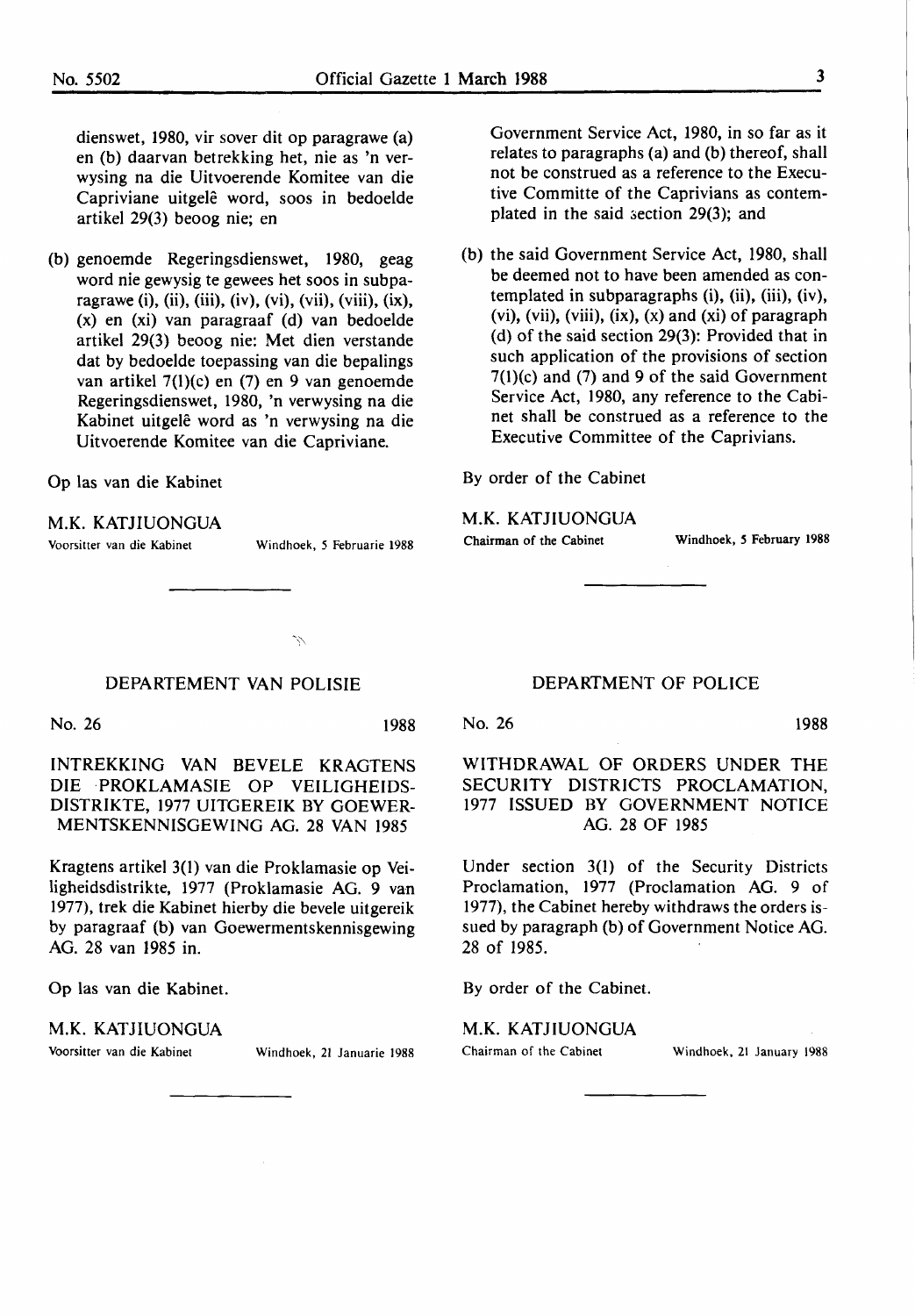#### DEPARTEMENT VAN VERVOER

No. 27 1988

#### .\ANSOEK DAT 'N GEDEELTE VAN PLAASPAD 2115 GESLUIT MOET WORD: DISTRIK OKAHANDJA

[ngevolge artikel 16(3) van die Ordonnansie op Paaie, 1972 (Ordonnansie 17 van 1972), word hierby bekend gemaak dat aansoek by die Voor- ;itter van die Padraad van Okahandja gedoen is fat die gedeelte van plaaspad 2115 wat in die Bylae beskryf en deur die simbole A-Bop sketskaart Pl392 aangetoon word, gesluit moet word.

'n Afskrif van hierdie kennisgewing en genoemde ;ketskaart, synde 'n sketskaart van die betrokke meek waarop die pad waarop die aansoek betrekking het en ander geproklameerde, onderge- ;kikte en privaatpaaie in daardie streek aangetoon word, sal vir die volle tydperk van dertig dae hieronder vermeld gedurende gewone kantoorure by die kantore van die Sekretaris van Vervoer, Windhoek, en die Paaiesuperintendent, Okahandja, ter insae beskikbaar wees.

ledereen wat enige beswaar het teen bogemelde aansoek word hiermee aangesê om sy beswaar, met die gronde waarop dit gebaseer is duidelik en in besonderhede daarin uiteengesit, skriftelik binne 'n tydperk van dertig dae vanaf die datum van publikasie van hierdie kennisgewing by die Voorsitter van Padrade, Privaatsak 12005, Ausspannplatz, 9000, in te dien.

#### BYLAE

Van 'n punt (A op sketskaart Pl392) op distrikspad 2180 op die plaas Bassermann 172 algemeen wesnoordweswaarts en al meer weswaarts oor genoemde plaas tot op 'n punt (B op sketskaart Pl392) op die gemeenskaplike grens van die plase Bassermann 172 en Tiefenbach 173.

#### DEPARTMENT OF TRANSPORT

No. 27 1988

#### **APPLICATION THAT A PORTION** OF **FARM**  ROAD 2115 BE CLOSED: DISTRICT OF OKA-**HANDJA**

In terms of section 16(3) of the Roads Ordinance 1972, (Ordinance 17 of 1972), it is hereby made known that application has been made to the Chairman of the Roads Board of Okahandja that the portion of farm road 2115 described in the Schedule and shown on sketch-map P1392 by the symbols A-B, be closed.

A copy of this notice and the said sketch-map, being a sketch-map of the area concerned on which the road to which the application refers and other proclaimed, minor and private roads in that area are shown, shall for the full period of thirty days mentioned below lie open to inspection at the office of the Secretary for Transport, Windhoek, and the Roads Superintendent, Okahandja, during normal office hours.

Every person having any objection to the abovementioned application is hereby commanded to lodge his objection in writing, with the grounds upon which it is based clearly and specifically therein stated, with the Chairman of Roads Boards, Private Bag 12005, Ausspannplatz, 9000, within a period of thirty days from the date of publication of this notice.

#### SCHEDULE

From a point (A on sketch-map Pl392) on district road 2180 on the farm Bassermann 172 generally west-north-westwards and more and more westwards across the said farm to a point (B on sketch-map Pl392) on the common boundary of the farms Bassermann 172 and Tiefenbach 173.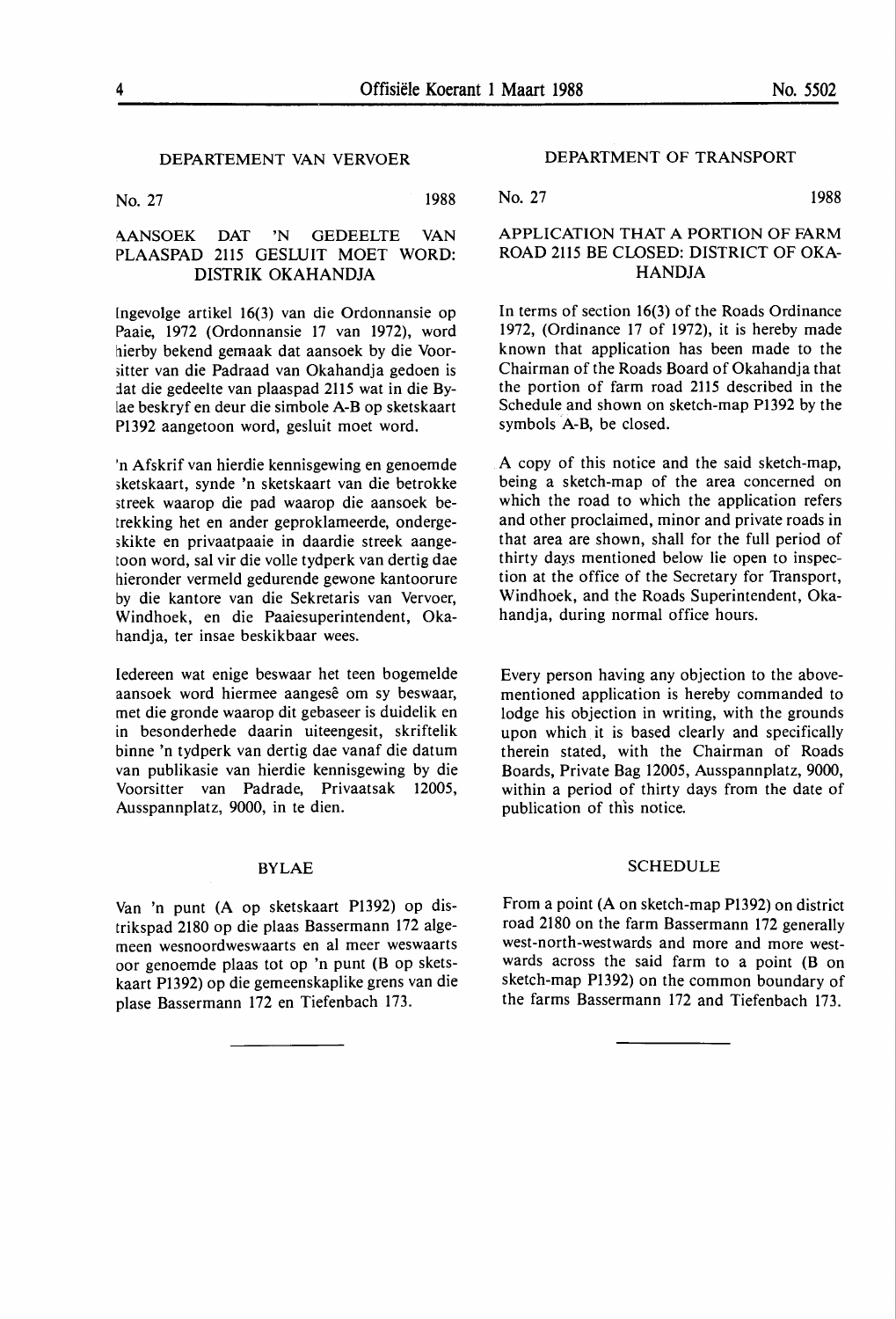#### DEPARTEMENT VAN VERVOER

No. 28 1988

#### AANSOEK EN VOORSTEL DAT GEDEELTES VAN PLAASPAD 713 GESLUIT MOET WORD: DISTRIK LÜDERITZ

Hierby word -

- (a) ingevolge artikel 16(3) van die Ordonnansie op Paaie, 1972 (Ordonnansie 17 van 1972), bekend gemaak dat aansoek by die Voorsitter van die Padraad van Liideritz gedoen is dat die gedeelte van plaaspad 713 wat in Bylae I beskryf en deur die simbole A-B op sketskaart Pl390 aangetoon word, gesluit moet word; en
- (b) ingevolge artikel 20(1) van genoemde Ordonnansie bekend gemaak dat die Sekretaris van Vervoer voorstel dat die gedeelte van plaaspad 713 wat in Bylae ll beskryf en deur die simbole B-C op sketskaart Pl390 aangetoon word, gesluit moet word.

'n Afskrif van hierdie kennisgewing en genoemde sketskaart, synde 'n sketskaart van die betrokke streek waarop die pad waarop die aansoek en voorstel betrekking het en ander geproklameerde, ondergeskikte en privaatpaaie in daardie streek aangetoon word, sal vir die volle tydperk van dertig dae hieronder vermeld gedurende gewone kantoorure by die kantore van die Sekretaris van Vervoer, Windhoek, en die Paaiesuperintendent, Bethanien, ter insae beskikbaar wees.

Iedereen wat enige beswaar bet teen bogemelde aansoek of voorstel, of beide die aansoek en voorstel, word hiermee aangesê om sy beswaar, met die gronde waarop dit gebaseer is duidelik en in besonderhede daarin uiteengesit, skriftelik binne 'n tydperk van dertig dae vanaf die datum van publikasie van hierdie kennisgewing by die Voorsitter van Padrade, Privaatsak **1200S,**  Ausspannplatz, 9000, of die Sekretaris van Vervoer, Privaatsak 12005, Ausspannplatz, 9000, in te dien.

DEPARTMENT OF TRANSPORT

No. 28 1988

#### APPLICATION AND PROPOSAL THAT PORTIONS OF FARM ROAD 713 BE CLOSED: DISTRICT OF LÜDERITZ

It is hereby made known -

- (a) in terms of section 16(3) of the Roads Ordinance, 1972 (Ordinance 17 of 1972), that application has been made to the Chairman of *the* Roads Board of Liideritz that the portion of farm road 713 described in Schedule l and shown on sketch-map Pl390 by the symbols A-B, be closed; and
- (b) in terms of section 20(1) of the said Ordinance that the Secretary for Transport proposes that the portion of farm road 713 described in Schedule ll and shown on sketch-map PI390 by the symbols B-C, be closed.

A copy of this notice and the said sketch-map, being a sketch-map of the area concerned on which the road to which the application and proposal refer and other proclaimed, minor and private roads in that area are shown, shall for the full period of thirty days mentioned below lie open to inspection at the offices of the Secretary for Transport, Windhoek, and the Roads Superintendent, Bethanien, during normal office hours.

Every person having any objection to the abovementioned application or proposal, or both the application and the proposal, is hereby commanded to lodge his objection in writing, with the. grounds upon which it is based clearly and specifically therein stated, with *the* Chairman of Roads Boards, Private Bag 1200S, Ausspannplatz, 9000, or the Secretary for Transport, Private Bag 12005, Ausspannplatz, 9000, within a period of thirty days from the date of publication of this notice.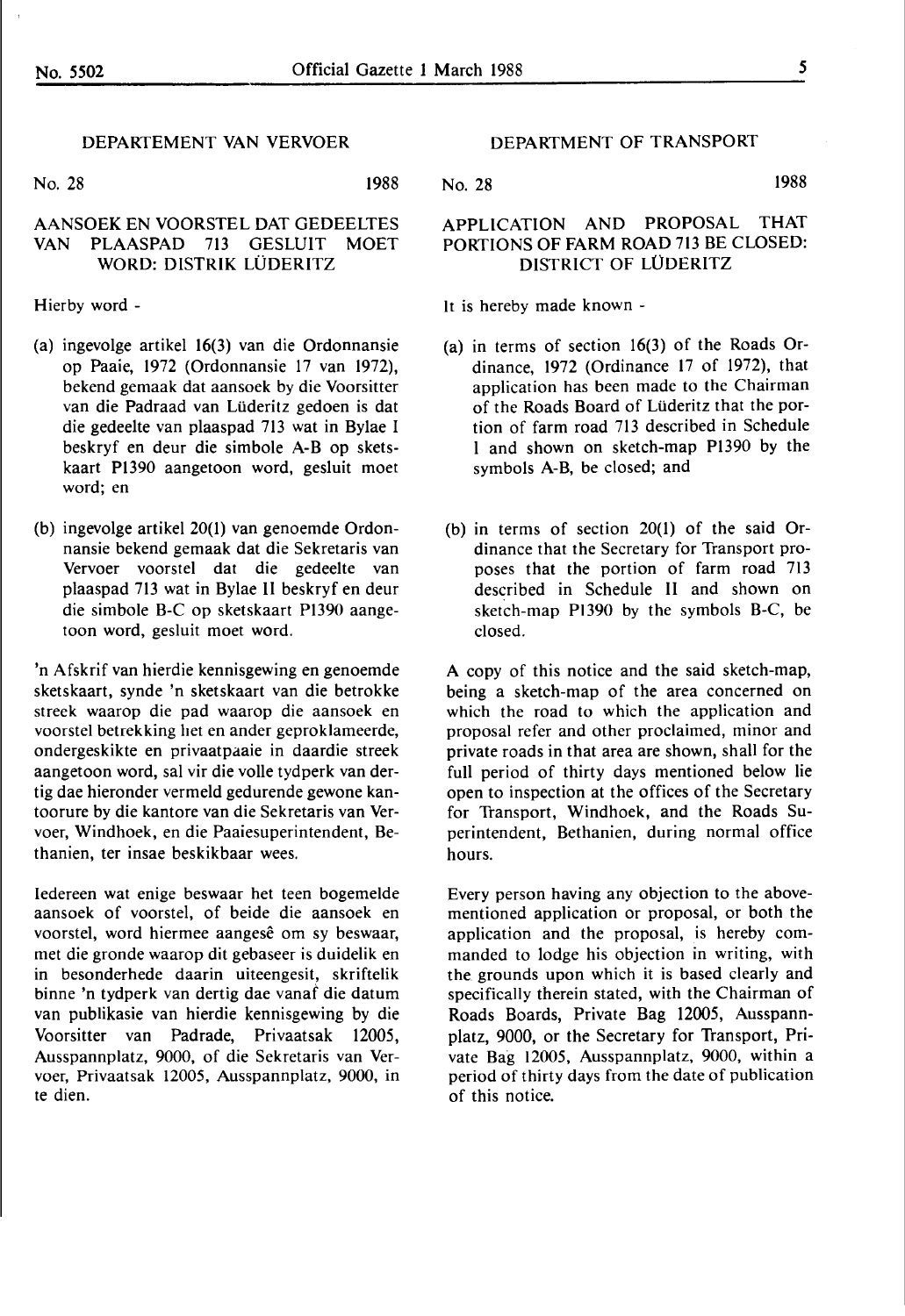#### BYLAE I

Van 'n punt (A op sketskaart P1390) op distrikspad 716 op die plaas Nord Witpütz 22 algemeen wessuidweswaarts oor genoemde plaas tot op 'n punt (B op sketskaart Pl390) op 'die gemeenskaplike grens van genoemde plaas en die paas Gedeelte 1 van Süd Witpütz 31.

#### BYLAE II

Van 'n punt (B op sketskaart Pl390) op die gemeenskaplike grens van die plase Nord Witpütz 22 en Gedeelte 1 van Süd Witpütz 31 algemeen suidweswaarts en al meer wessuidweswaarts oor laasgenoemde plaas tot op 'n punt (C op sketskaart PI390) op die gemeenskaplike grens van laasgenoemde plaas en die plaas Witputs Wes 86.

#### DEPARTEMENT VAN VERVOER

No. 29 1988

#### VERLEGGING **VAN 'N** GEDEELTE VAN DISTRIKSPAD 612 EN SLUITING VAN 'N GEDEELTE VAN DISTRIKSPAD 610: DISTRIK KEETMANSHOOP

lngevolge artikel 22(2) van die Ordonnansie op Paaie, 1972 (Ordonnansie 17 van 1972), word hierby bekend gemaak dat die Minister van Vervoerwese kragtens artikel 22(I)(c) van genoemde Ordonnansie, in die distrik Keetmanshoop -

- (a) die gedeelte van distrikspad 612 wat in paragraaf (a) van Bylae I beskryf en deur die simbole A-F-E-D op sketskaart P1378 aangetoon word, verlê het van die roete aldus beskryf en aangetoon, na die roete wat in paragraaf (b) van Bylae I beskryf en deur die simbole A-B-C-D op sketskaart Pl378 aangetoon word; en
- (b) die gedeelte van distrikspad 610 wat in Bylae II beskryf en deur die simbole B-E op sketskaart Pl378 aangetoon word, gesluit het.

Genoemde sketskaart is te alle tye gedurende gewone kantoorure by die kantoor van die Sekretaris van Vervoer, Windhoek, ter insae beskikbaar.

#### SCHEDULE I

From a point (A on sketch-map Pl 390) on district road 716 on the farm Nord Witpiltz 22 generally west-south-westwards across the said farm to a point (B on sketch-map Pl 390) on the common boundary of the said farm and the farm Portion I of Sild Witpiitz 31.

#### SCHEDULE II

From a point (B on sketch-map Pl390) on the common boundary of the farms Nord Witpütz 22 and Portion I of Süd Witpütz 31 generally southwestwards and more and more west-southwestwards across the last-mentioned farm to a point (C on sketch-map Pl390) on the common boundary of the last-mentioned farm and the farm Witputs Wes 86.

#### DEPARTMENT OF TRANSPORT

No. 29 1988

#### DEVIATION OF A PORTION OF DISTRICT ROAD 612 AND CLOSING OF A PORTION OF DISTRICT ROAD 610: DISTRICT OF KEETMANSHOOP

In terms of section 22(2) of the Roads Ordinance, 1972 (Ordinance 17 of 1972), it is hereby made known that the Minister of Transportation has under section 22(1)(c) of the said Ordinance, in the district of Keetmanshoop -

- (a) deviated the portion of district road 612 described in paragraph (a) of Schedule I and shown on sketch-map Pl378 by the symbols A-F-E-D, from the route so described and shown, to the route described in paragraph (b) of Schedule I and shown on sketch-map Pl378 by the symbols A-B-C-D; and
- (b) closed the portion of district road 6IO described in Schedule II and shown on sketch-map Pl378 by the symbols B-E.

The said sketch-map shall at all times lie open to inspection **at** the office of the Secretary for Transport, Windhoek, during normal office hours.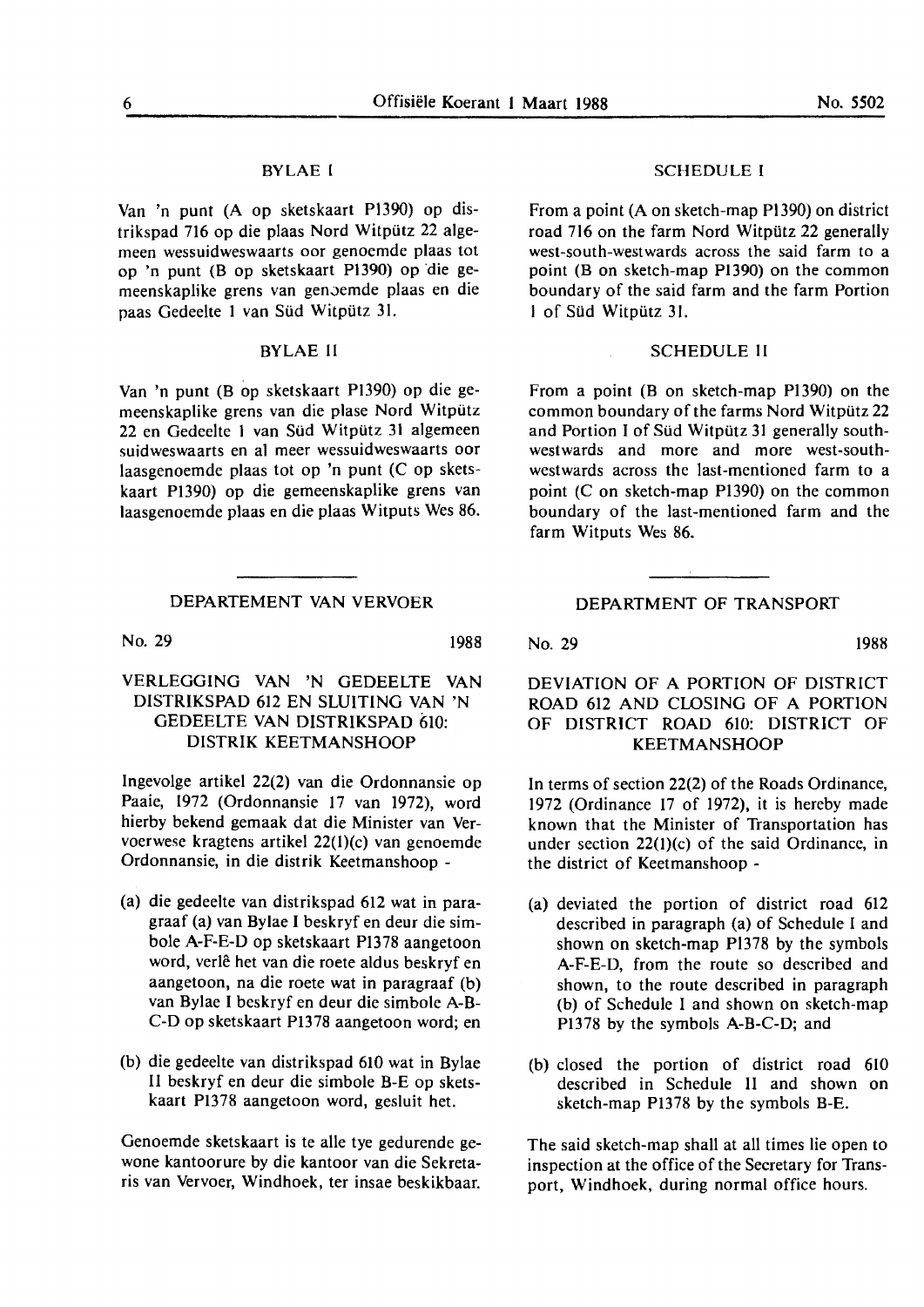#### BYLAE I

- (a) Van 'n punt (A op sketskaart Pl378) op die plaas Enos 279 algemeen noordooswaarts oor genoemde plaas en die plaas Hasenkopf Süd 256 tot op 'n punt (F op sketskaart Pl378) op laasgenoemde plaas; van daar algemeen wesnoordweswaarts en al meer noordnoordweswaarts oor laasgenoemde plaas tot op 'n punt (E op sketskaart Pl378) op laasgenoemde plaas; van daar algemeen noordnoordooswaarts oor laasgenoemde plaas en die plaas Hasenkopf Nord 406 tot op 'n punt (D op sketskaart Pl378) op laasgenoemde plaas.
- (b) Van 'n punt (A op sketskaart Pl378) op die plaas Enos 279 algemeen noordnoordooswaarts oor genoemde plaas en die plaas Hasenkopf Siid 256 tot op 'n punt (B op sketskaart Pl378) op distrikspad 610 op laasgenoemde plaas; van daar algemeen noordnoordooswaarts oor laasgenoemde plaas en die plaas Hasenkopf Nord 406 tot op 'n punt (C op sketskaart Pl378) op laasgenoemde plaas; van daar algemeen ooswaarts oor laasgenoemde plaas tot op 'n punt (D op sketskaart Pl378) op laasgenoemde plaas.

#### BYLAE II

Van 'n punt (B op sketskaart Pl378) op distrikspad 610 op die plaas Hasenkopf Sild 256 algemeen ooswaarts oor genoemde plaas tot op 'n punt (E op sketskaart Pl378) op distrikspad 612 op genoemde plaas.

#### DEPARTEMENT VAN VERVOER

No. 30 1988

#### VERLEGGING **VAN 'N** GEDEELTE **VAN DIS-TRIKSPAD** 2743: **DISTRIK DAMAR.ALAND**

lngevolge artikel 22(2) van die Ordonnansie op Paaie, 1972 (Ordonnansie 17 van 1972), word hierby bekend gemaak dat die Minister van Vervoerwese kragtens artikel 22(1)(c) van genoemde

#### SCHEDULE I

- (a) From a point (A on sketch-map Pl378) on the farm Enos 279 generally north-eastwards across the said farm and the farm Hasenkopf Süd 256 to a point  $(F \text{ on } sketch-map P1378)$ on the last-mentioned farm; thence generally west-north-westwards and more and more north-north-westwards across the lastmentioned farm to a point (E on sketch-map Pl378) on the last-mentioned farm; thence generally north-north-eastwards across the last-mentioned farm and the farm Hasenkopf Nord 406 to a point (D on sketch-map Pl378) on the last-mentioned farm.
- (b) From a point (A on sketch-map Pl378) on the farm Enos 279 generally north-northeastwards across the said farm and the farm Hasenkopf Süd 256 to a point (B on sketchmap P1378) on district road 610 on the lastmentioned farm; thence generally northnorth-eastwards across the last-mentioned farm and the farm Hasenkopf Nord 406 to a point (C on sketch-map PI378) on the lastmentioned farm; thence generally eastwards across the last-mentioned farm to a point (D on sketch-map Pl378) on the last-mentioned farm.

#### SCHEDULE II

From a point (B on sketch-map P1378) on district road 610 on the farm Hasenkopf Süd 256 generally eastwards across the said farm to a point (E on sketch-map Pl378) on district road 612 on the said farm.

#### DEPARTMENT OF TRANSPORT

No. 30 1988

DEVIATION OF A PORTION OF DISTRICT ROAD 2743: DISTRICT OF DAMARALAND

In terms of section 22(2) of the Roads Ordinance, 1972 (Ordinance 17 of 1972), it is hereby made known that the Minister of Transportation has under section 22(l)(c) of the said Ordinance, in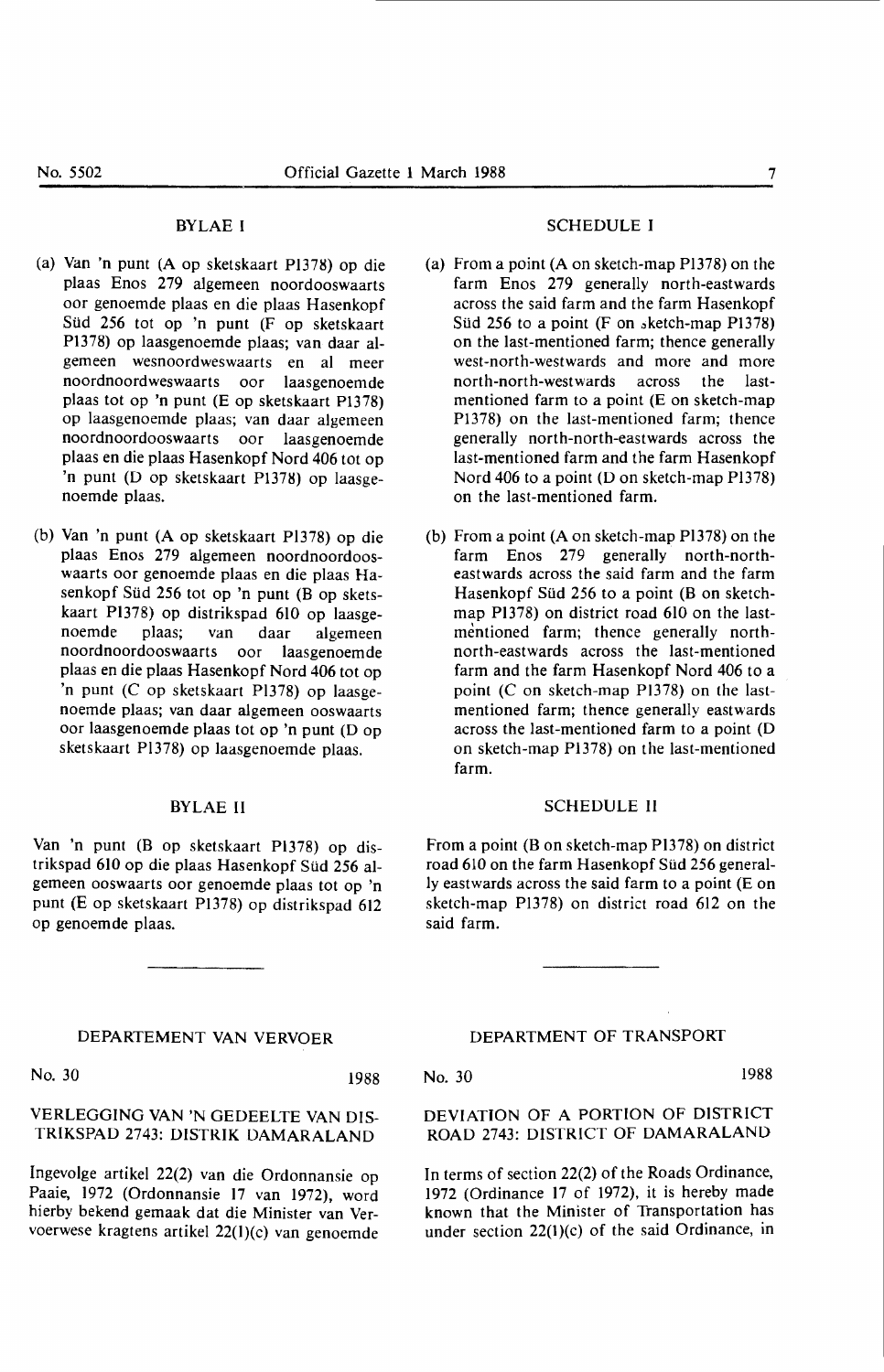Ordonnansie, in die distrik Damaraland, die gedeelte van distrikspad 2743 wat in paragraaf (a) van die Bylae beskryf en deur die simbole A-C op sketskaart P1370 aangetoon word, verlê het van die roete aldus beskryf en aangetoon, na die roete wat **in** paragraaf (b) van die **Bylae** beskryf en deur die simbole A-Bop sketskaart Pl370 aangetoon word.

Genoemde sketskaart is te alle tye gedurende gewone kantoorure by die kantoor van die Sekretaris van Vervoer, Windhoek, ter insae beskikbaar.

#### **BYLAE**

- (a) Van 'n punt (A op sketskaart P1370) op die plaas Waterval 384 algemeen noordweswaarts oor genoemde plaas tot op 'n punt (C op sketskaart P1370) op grootpad **65** op genoemde plaas.
- (b) Van 'n punt (A op sketskaart P1370) op die plaas Waterval 384 algemeen noordwaarts oor genoemde plaas tot op 'n punt (B op sketskaart P1370) op grootpad *65* op genoemde plaas.

#### DEPARTEMENT VAN VERVOER

No. 31 1988

#### **PROKLAMERING VAN DISTRIKSPAAIE: DISTRIK BOESMANLAND**

Hierby word -

- (a) ingevolge artikel 22(2) van die Ordonnansie op Paaie, 1972 (Ordonnansie 17 van 1972), bekend gemaak dat die Minister van Vervoerwese in die distrik Boesmanland -
	- (i) kragtens artikel 22(l)(a) van genoemde Ordonnansie oor grond waar voorheen geen pad bestaan het nie, paaie geproklameer en die loop daarvan bepaal het soos in Bylaes I tot VI beskryf en op sketskaart Pl362 aangetoon word; en
	- (ii) kragtens artikel 22(l)(b) van genoemde Ordonnansie die paaie wat in Bylaes VII

the district of Damaraland, deviated the portion of district road 2743 described in paragraph (a) of the Schedule and shown on sketch-map Pl370 by the symbols A-C, from the route so described and shown, to the route described **in** paragraph (b) of the Schedule and shown on sketch-map Pl370 by the symbols **A-B.** 

The said sketch-map shall at all times lie open to inspection at the office of the Secretary for Transport, Windhoek, during normal office hours.

#### SCHEDULE

- **(a)** From **a** point (A on sketch-map Pl370) on the farm Waterval 384 generally north-westwards across the said farm to a point (C on sketchmap Pl370) on main road 65 on the said farm.
- (b) From a point **(A** on sketch-map Pl370) on the farm Waterval 384 generally northwards across the said farm to **a** point **(B** on sketchmap Pl370) on main road *65* on the said farm.

#### DEPARTMENT OF **TRANSPORT**

No. 31 1988

#### PROCLAMATION OF DISTRICT ROADS: DISTRICT OF BUSHMANLAND

It is hereby made known -

- (a) in terms of section 22(2) of the Roads Ordinance, 1972 (Ordinance 17 of 1972), that the Minister of Transportation has in the District of Bushmanland -
	- (i) under section  $22(1)(a)$  of the said Ordinance proclaimed roads on land where no road previously existed and defined the course thereof as described in Schedules I to VI and shown on sketch-map P1362; and
	- (ii) under section  $22(1)(b)$  of the said Ordinance declared the roads described in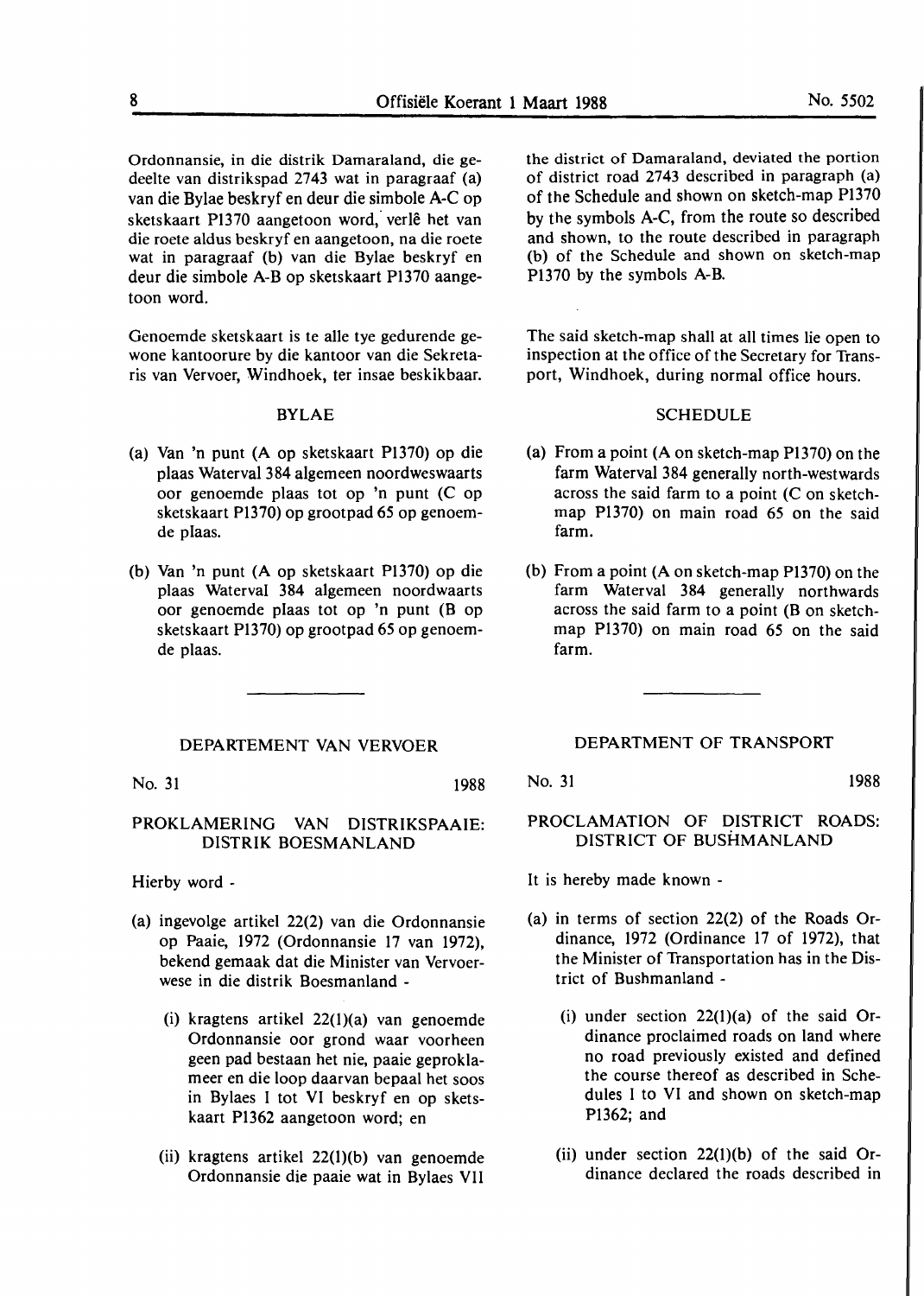tot XIV beskryf en op sketskaart Pl362 aangetoon word, tot geproklameerde paaie verklaar het; en

(b) ingevolge artikel 23(3) van genoemde Ordonnansie bekend gemaak dat die Minister van Vervoerwese kragtens artikel 23(1)(c) van genoemde Ordonnansie die in paragrawe (a)(i) en (ii) bedoelde paaie tot distrikspaaie verklaar het, in elke geval met die nommer wat in die betrokke Bylae vermeld word.

Genoemde sketskaart is te alle tye gedurende gewone kantoorure by die kantoor van die Sekretaris van Vervoer, Windhoek, ter insae beskikbaar.

#### BYLAE I

Van 'n punt (T op sketskaart P1362) op grootpad 74 algemeen suidwaarts tot op 'n punt (Tl op sketskaart Pl 362); van daar algemeen suidooswaarts tot op 'n punt (N1 op sketskaart P1362) op die pad beskryf in Bylae IV. (Die nommer van die pad hierin beskryf is 3302).

#### BYLAE II

Van 'n punt (U op sketskaart Pl362) op die gemeenskaplike grens van die distrikte Kavango Gebied I en Boesmanland algemeen suidwaarts tot op 'n punt (Ul op sketskaart Pl362) op grootpad 74; van daar algemeen suidwaarts tot op 'n punt (N2 op sketskaart Pl362) op die pad beskryf in Bylae IV; van daar algemeen suidwaarts tot op 'n punt (V op sketskaart P1362) by die plek bekend as Nc,ama. (Die nommer van die pad hierin beskryf is 3303).

#### BYLAE III

Van 'n punt (R op sketskaart P1362) by die plek bekend as Nxoma Pos algemeen oosnoordooswaarts tot op 'n punt (U op sketskaart Pl362) op die gemeenskaplike grens van die distrikte Kavango Gebied I en Boesmanland. (Die nommer van die pad hierin besryf is 3312).

#### BYLAEIV

Van 'n punt (L op sketskaart Pl362) by die plek bekend as Daneib algemeen ooswaarts tot op 'n punt (N op sketskaart P1362) op die pad beskryf in Bylae VI; van daar algemeen ooswaarts tot op Schedules VII to XIV and shown on sketch-map Pl362, to he proclaimed roads; and

(b) in terms of section 23(3) of the said Ordinance, that the Minister of Transportation has under section  $23(1)(c)$  of the said Ordinance declared the roads referred to in paragraphs (a)(i) and (ii) to be district roads, in every case with the number stated in the particular Schedule.

The said sketch-map shall at all times lie open to inspection at the office of the Secretary for Transport, Windhoek, during normal office hours.

#### SCHEDULE I

From a point (T on sketch-map Pl362) on main road 74 generally southwards to a point (Tl on sketch-map Pl362); thence generally southeastwards to a point (NI on sketch-map Pl 362) on the road described in Schedule IV. (The number of the road described herein shall be 3302).

#### SCHEDULE II

From a point (U on sketch-map Pl362) on the common boundary of the districts of Kavango Area I and Bushmanland generally southwards to a point (Ul on sketch-map Pl362) on main road 74; thence generally southwards to a point (N2 on sketch-map Pl362) on the road described in Schedule IV; thence generally southwards to a point (V on sketch-map P1362) at the place known as Nc,ama. (The number of the road described herein shall be 3303).

#### SCHEDULE Ill

From a point  $(R$  on sketch-map  $P1362$ ) at the place known as Nxoma Pos generally east-northeastwards to a point (U on sketch-map Pl362) on the common boundary of the districts of Kavango Area I and Bushmanland. (The number of the road described herein shall be 3312).

#### SCHEDULE IV

From a point (L on sketch-map Pl362) at the place known as Daneib generally eastwards to a point (N on sketch-map Pl362) on the road described in Schedule VI; thence generally east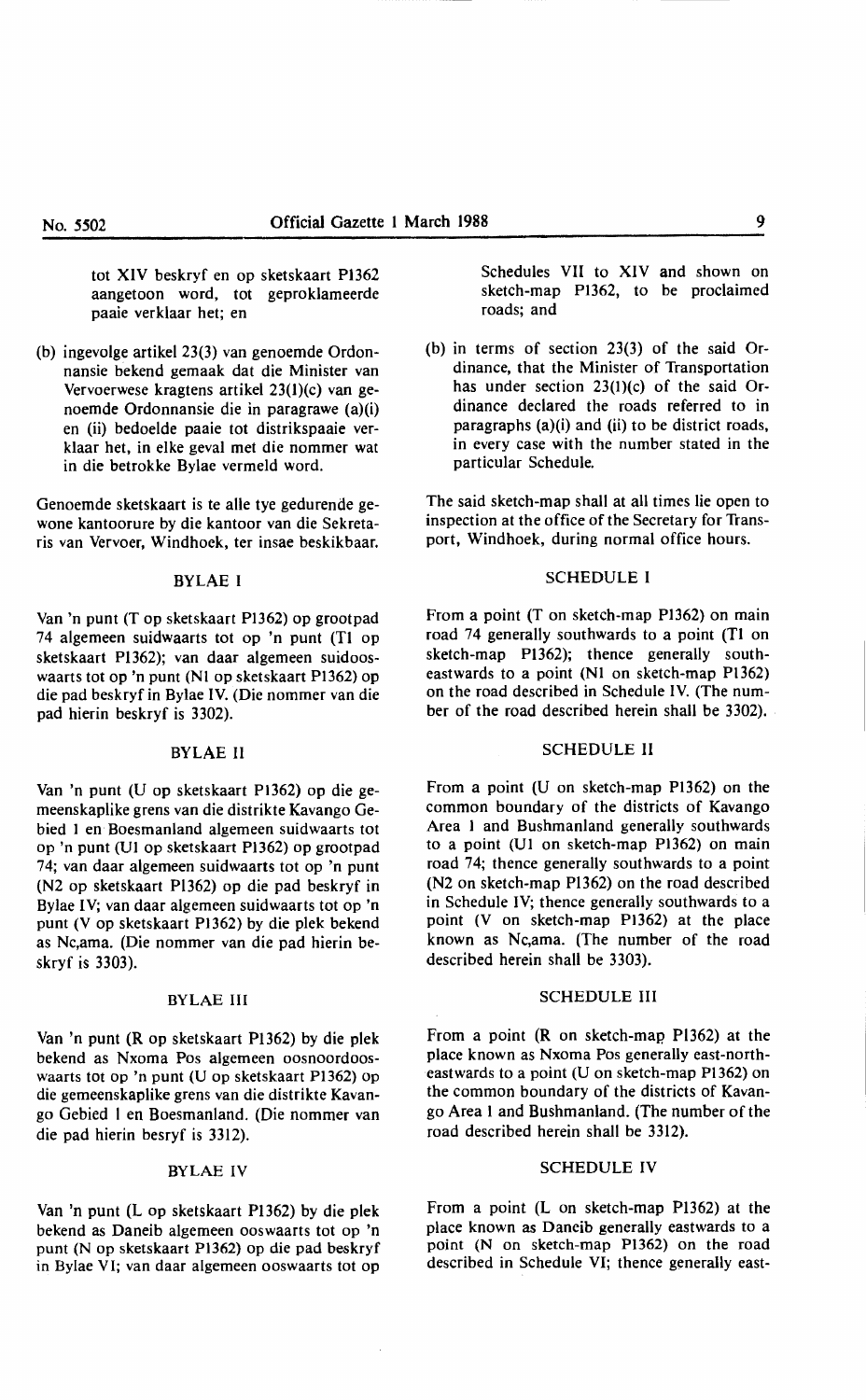'n punt (NI op sketskaart P1362) waar dit by die pad beskryf in Bylae I aansluit; van daar algemeen ooswaarts tot op 'n punt (N2 op sketskaart P1362) op die pad beskryf in Bylae III; van daar algemeen ooswaarts tot op 'n punt (Y op sketskaart Pl362) waar dit by die pad beskryf in Bylae XIV aansluit. (Die nommer van die pad hierin beskryf is 3310).

#### BYLAE V

Van 'n punt (Q op sketskaart Pl362) by die plek bekend as Nxoma algemeen suidwaarts tot op 'n punt (QI op sketskaart P1362) op grootpad 74. (Die nommer van die pad hierin beskryf is 3311).

#### BYLAE VI

Van 'n punt (M op sketskaart P1362) op die gemeenskaplike grens van die distrikte Hereroland-Oos en Boesmanland algemeen noordwaarts tot op 'n punt (N op sketskaart P1362) op die pad beskryf in Bylae IV; van daar algemeen noordwaarts tot op 'n punt (O op sketskaart Pl362) by die plek bekend as Vergenoeg. (Die nommer van die pad hierin beksryf is 3301).

#### **BYLAE VII**

Van 'n punt (A op sketskaart PI362) op die gemeenskaplike grens van die distrikte Kavango Gebied **1** en Boesmanland algemeen suidweswaarts tot op 'n punt (B op sketskaart Pl362) op grootpad 74. (Die nommer van die pad hierin beskryf is 3308).

#### **BYLAE VIII**

Van 'n punt (B op sketskaart P1362) op grootpad 74 algemeen suidsuidooswaarts tot op 'n punt (C op sketskaart P1362); van daar algemeen suidsuidweswaarts tot op 'n punt **(D op** sketskaart Pl 362) van daar agemeen suidsuidweswaarts tot op 'n punt (E op sketskaart Pl 362) by die plek bekend as Bubi's pos; van daar algemeen suidwaarts tot op 'n punt (F op sketskaart P1362); van daar algemeen suidweswaarts tot op 'n punt (G op sketskaart Pl 362) op die gemeenskaplike grens van die distrikte Boesmanland en Hereroland-Wes. (Die nommer van die pad hierin beskryf is 3306).

wards to **a** point (NI on sketch-map P1362) where it joins the road described in Schedule I; thence generally eastwards to a point (N2 on sketch-map Pl362) **on** the road described in Schedule II; thence generally eastwards to a point (Y on sketch-map P1362) where it joins the road described in Schedule **XIV.** (The number of the road described herein shall be 3310).

#### SCHEDULE V

From a point (Q on sketch-map Pl362) at the place known as Nxoma generally southwards to a point (QI on sketch-map Pl362) on main road 74. (The number of the road described herein shall be 3311).

#### SCHEDULE VI

From a point (M on sketch-map P1362) on the common boundary of the districts of Hereroland East and Bushmanland generally northwards to a point (N on sketch-map P1362) on the road described in Schedule IV; thence generally northwards to a point  $(O \text{ on sketch-map } P1362)$  at the place known as Vergenoeg. (The number of the road described herein shall be 3301).

#### SCHEDULE VII

From a point (A on sketch-map P1362) on the common boundary of the districts of Kavango Area 1 and Bushmanland generally southwestwards to a point (B on sketch-map P1362) on main road 74. (The number of the road described herein shall be 3308).

#### SCHEDULE VIII

From a point (B on sketch-map P1362) on main road 74 generally south-south-eastwards to a point (C on sketch-map P1362); thence generally south-south-westwards to a point **(D** on sketchmap **Pl362);** thence generally south-southwestwards to a point (E on sketch-map P1362) at the place known as Bubi's pos; thence generally southwards to a point (F on sketch-map Pl362); thence generally south-westwards to a point (G on sketch-map P1362) on the common boundary of the districts of Bushmanland and Hereroland West. (The number of the road described herein shall be 3306).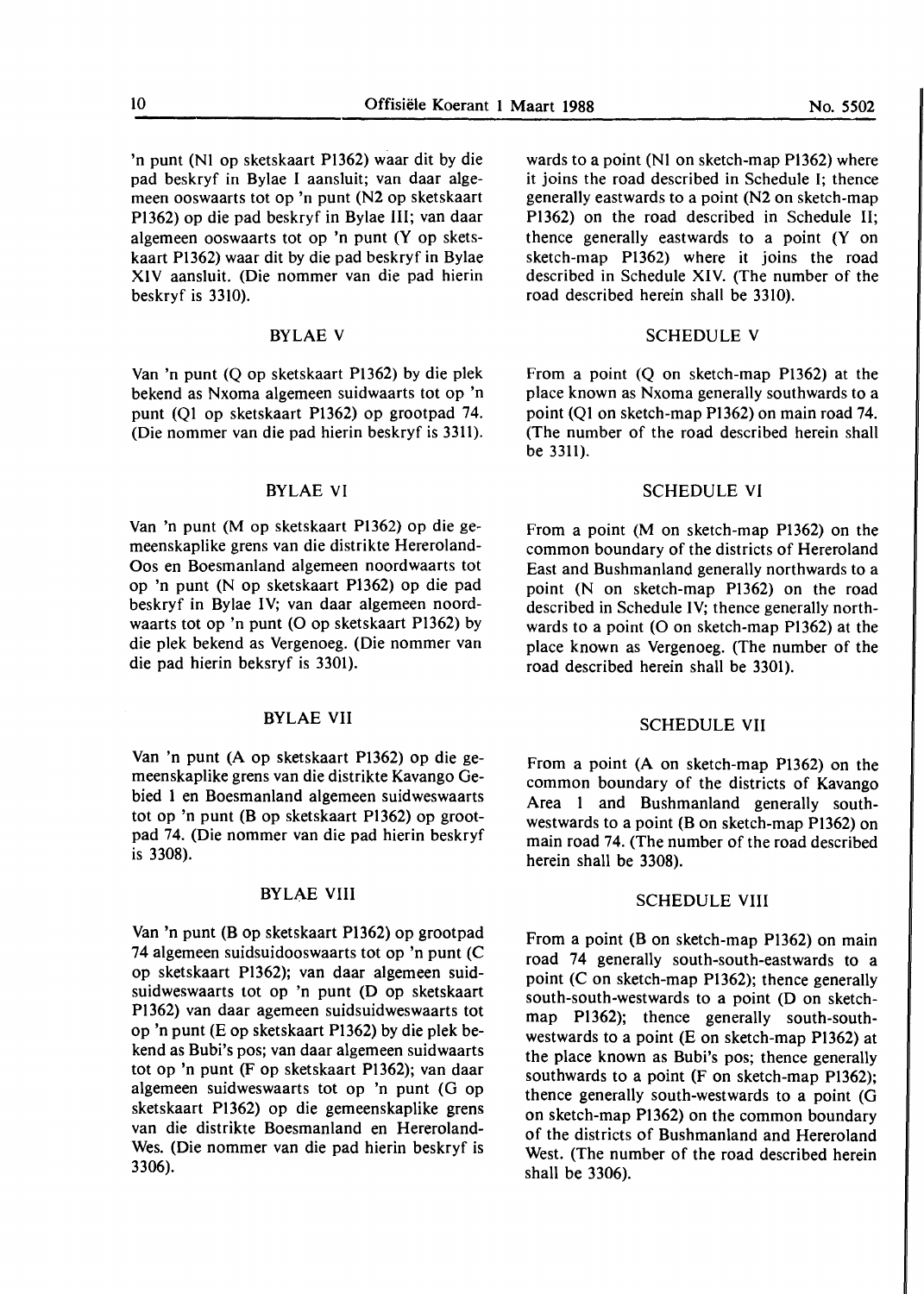#### BYLAEIX

Van 'n punt (D op sketskaart PI362) op die pad beskryf in Bylae VIII algemeen wessuidweswaarts tot op 'n punt (Dl op sketskaart Pl362) op die gemeenskaplike grens van die distrikte Boesmanland en Grootfontein. (Die nommer van die pad hierin beskryf is 3307).

#### BYLAE X

Van 'n punt (H op sketskaart P1362) op grootpad 74 algemeen suidwaarts tot op 'n punt (HI op sketskaart PI362) by die plek bekend as Mkata; van daar algemeen ooswaarts tot op 'n punt (JI op sketskaart Pl362) by die plek bekend as Mangettiduin waar dit by die pad beskryf in Bylae XI aansluit. (Die nommer van die pad hierin beskryf is 3305).

#### **BYLAE XI**

Van 'n punt (J op sketskaart PI362) op grootpad 74 by die plek bekend as Luhebu algemeen suidwaarts tot op 'n punt (JI op sketskaart PI362) by die plek bekend as Mangettiduin waar dit by die pad beskryf in Bylae X aansluit. (Die nommer van die pad hierin beskryf is 3304).

#### **BYLAE XII**

Van 'n punt (K op sketskaart Pl362) op grootpad 74 algemeen suidwaarts tot op 'n punt (L op sketskaart P1362) by die plek bekend as Daneib waar dit by die pad beskryf in Bylae IV aansluit. (Die nommer van die pad hierin beskryf is 3300).

#### **BYLAE XIII**

Van 'n punt (0 op sketskaart Pl362) by die plek bekend as Vergenoeg algemeen noordwaarts tot op 'n punt (01 op sketskaart P1362) op grootpad 74; van daar algemeen noordwaarts tot op 'n punt (02 op sketskaart Pl362) by die plek bekend as Nxoma Omuramba; van daar algemeen oosnoordooswaarts tot op 'n punt (P op sketskaart Pl 362); van daar algemeen ooswaarts tot op 'n punt (Q op sketskaart P1362) by die plek bekend as Nxoma; van daar algemeen ooswaarts tot op 'n punt (R op sketskaart P1362) by die plek bekend as **Nxoma** Pos waar dit by die pad beskryf

#### SCHEDULE IX

From a point (D on sketch-map PI362) on the road described in Schedule VIII generally westsouth-westwards to a point (DI on sketch-map PI362) on the common boundary of the districts of Bushmanland and Grootfontein. (The number of the road described herein shall be 3307).

#### SCHEDULE X

From a point (H on sketch-map P1362) on main road 74 generally southwards to a point (HI on sketch-map P1362) at the place known as Mkata; thence generally eastwards to a point (JI on sketch-map Pl362) at the place known as Mangettiduin where it joins the road described in Schedule XI. (The number of the road described herein shall be 3305).

#### SCHEDULE XI

From a point (J on sketch-map Pl362) on main road 74 at the place known as Luhebu generally southwards to a point (JI on sketch-map Pl362) at the place known as Mangettiduin where it joins the road described in Schedule X. (The number of the road described herein shall be 3304).

#### SCHEDULE XII

From a point  $(K$  on sketch-map P1362) on main road 74 generally southwards to a point (L on sketch-map PI362) at the place known as Daneib where it joins the road described in Schedule IV. (The number of the road described herein shall be\_ 3300).

#### SCHEDULE XIII

From a point (O on sketch-map P1362) at the place known as Vergenoeg generally northwards to a point  $(Ol$  on sketch-map  $P1362$  on main road 74; thence generally northwards to a point (02 on sketch-map Pl362) at the place known as Nxoma Omuramba; thence generally east-northeastwards to a point (P on sketch-map  $P1362$ ); thence generally eastwards to a point (Q on sketch-map PJ362) at the place known as Nxoma; thence generally eastwards to a point (R on sketch-map Pl362) at the place known as Nxoma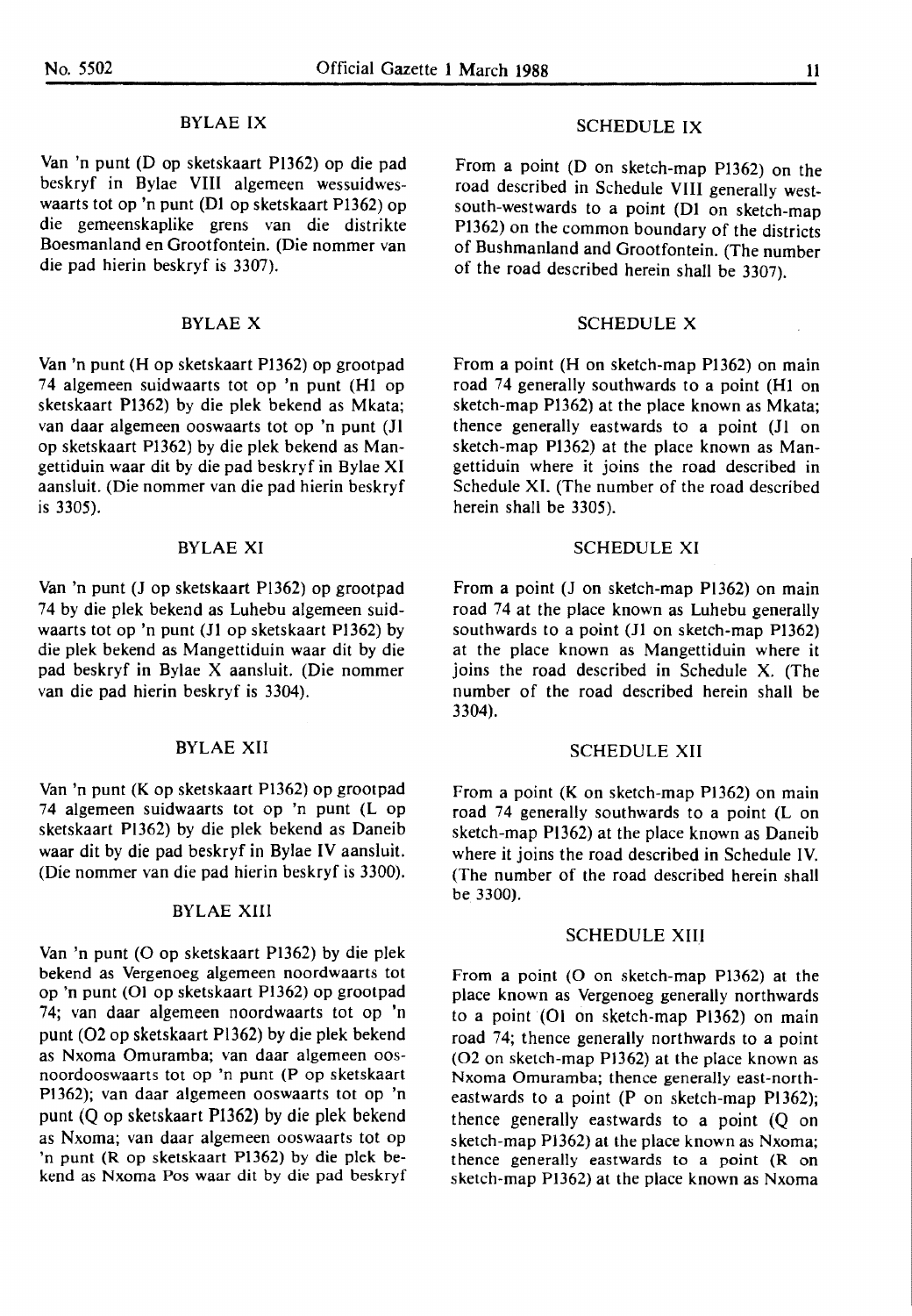in Bylae III aansluit; van daar algemeen suidwaarts tot op 'n punt (S op sketskaart P1362) op grootpad 74 by die plek bekend as Tsumkwe. (Die nommer van die pad hierin beskryf is 3301).

#### BYLAE XIV

Van 'n punt (W op sketskaart Pl 362) op die gemeenskaplike grens van die distrikte Kavango Gebied I en Boesmanland algemeen suidwaarts tot op 'n punt (X op sketskaart PI362) waar dit by grootpad 74 aansluit; van daar algemeen suidwaarts tot op 'n punt (Y op sketskaart P1362) waar dit by die pad beskryf in Bylae IV aansluit. (Die nommer van die pad hierin beskryf is 3309).

#### DEPARTEMENT VAN OWERHEIDSAKE

No. 32 1988

#### VERKLARING VAN ONTRUIMING VAN SETEL IN NASIONALE VERGADERING

Kragtens artikel 7(1) van die Proklamasie op die Instelling van Wetgewende en Uitvoerende Gesag vir Suidwes-Afrika, 1985 (Proklamasie R. 101 van 1985), verklaar ek hierby dat die setel in die Nasionale Vergadering van mnr. David Bezuidenhout op 29 Februarie 1988 deur horn ontruim is omdat hy as 'n lid van die Nasionale Vergadering bedank het.

#### J. SKRYWER

SPEAKER VAN DIE NASIONALE VERGADERING

#### **DEPARTEMENT VAN OWERHEIDSAKE**

No. 33 1988

BEKENDMAKING VAN BENOEMING AS

LID VAN NASIONALE VERGADERING

Kragtens artikel 7(3) van die Proklamasie op die Instelling van Wetgewende en Uitvoerende Gesag

Pos where it joins the road described in Schedule III; thence generally southwards to a point (S on sketch-map PI362) on main road 74 at the place known as Tsumkwe. (The number of the road described herein shall be 3301).

#### SCHEDULE XIV

From a point (W on sketch-map Pl362) on the common boundary of the districts of Kavango Area I and Bushmanland generally southwards to a point  $(X \text{ on sketch-map } P1362)$  where it joins main road 74; thence generally southwards to a point (Y on sketch-map Pl362) where it joins the road described in Schedule IV. (The number of the road described herein shall be 3309).

#### **DEPARTMENT OF GOVERNMENTAL AFFAIRS**

No. 32 1988

### **DECLARATION OF VACATION OF SEAT IN NATIONAL ASSEMBLY**

Under section 7(1) of the South West Africa Legislative and Executive Authority Establishment Proclamation, 1985 (Proclamation R.101 of 1985), I hereby declare that the seat in the National Assembly of mr. David Bezuidenhout was vacated by him on 29 February 1988 because he resigned as a member of the National Assembly.

**J. SKRYWER** 

SPEAKER OF THE NATIONAL ASSEMBLY

#### DEPARTMENT OF GOVERNMENTAL AFFAIRS

No. 33 1988

#### NOTIFICATION OF NOMINATION AS MEM-BER OF NATIONAL ASSEMBLY

Under section 7(3) of the South West Africa Legislative and Executive Authority Establish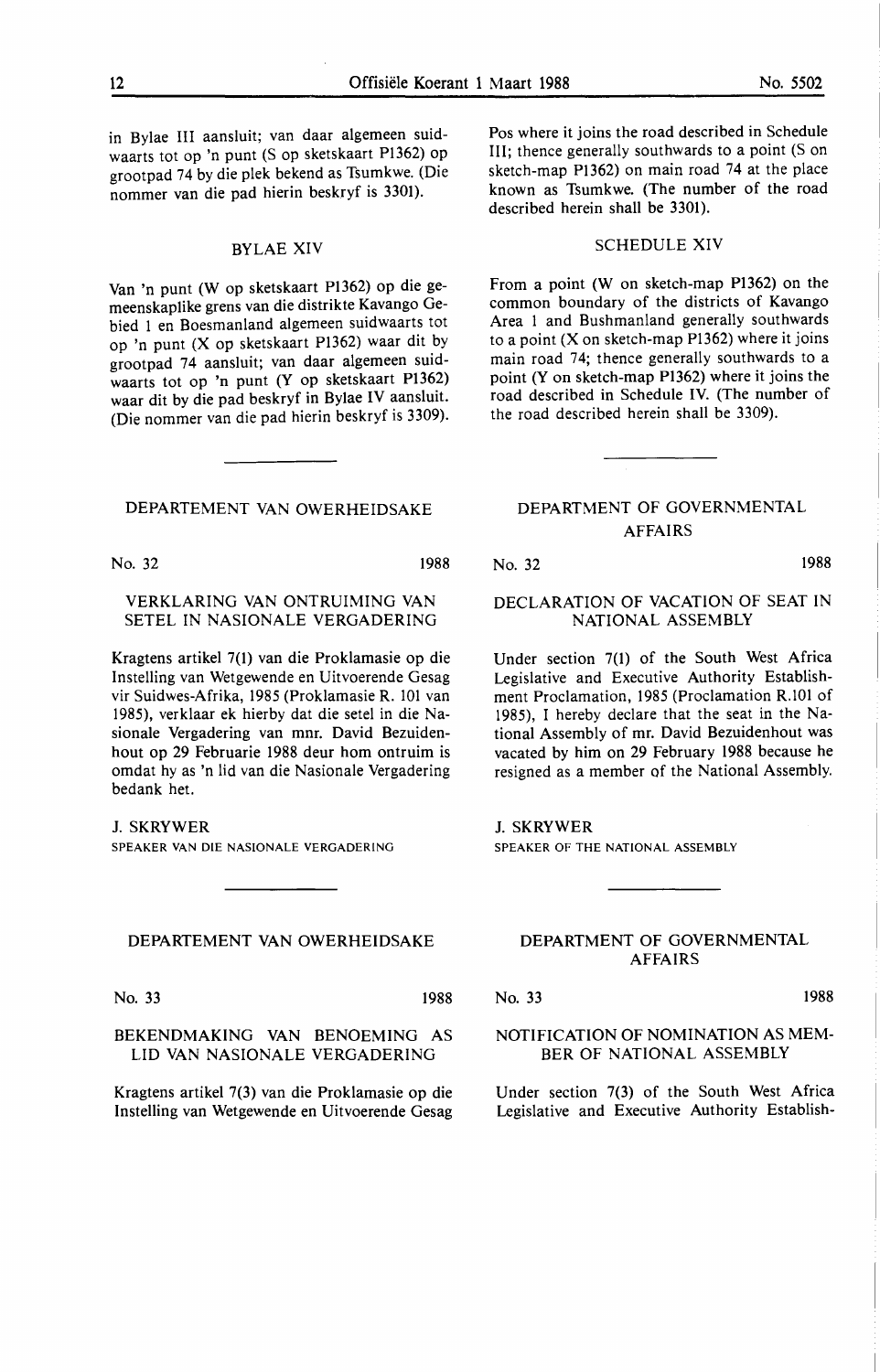vir Suidwes-Afrika, 1985 (Proklamasie R. 101 van 1985), maak ek hierby bekend dat mnr. William Alfred Abraham Phillips kragtens artikel 7(2) van bedoelde Proklamasie deur die Arbeiders Party van Suidwes-Afrika as lid van die Nasionale Vergadering benoem is met ingang van 1 Maart 1988.

#### J. SKRYWER

SPEAKER VAN DIE NASIONALE VERGADERING

ment Proclamation, 1985 (Proclamation R. 101 of 1985), I hereby make known that mr. William Alfred Abraham Phillips has under section 7(2) of the said Proclamation been nominated as a member of the National Assembly by the Labour Party of South West Africa with effect from 1 March 1988.

J. SKRYWER SPEAKER OF THE NATIONAL ASSEMBLY

## **Algemene Kennisgewings**

No. 16

### MUNISIPALITEIT OMARURU WYSIGING VAN DORPSGROND-REGLEMENTE

Die raad van die Munisipaliteit Omaruru bet kragtens artikel 242 van die Munisipale Ordonnansie 1963 (Ordonnansie 13 van 1963) die regulasies afgekondig by Goewermentskennisgewing 102 van 1947 verder gewysig soos in die Bylae uiteengesit.

Genoemde wysiging is deur die Minister van Plaaslike Owerhede en Burgersake goedgekeur kragtens artikel 243 van genoemde Munisipale Ordonnansie 1963.

#### BYLAE

Die Bylae van Gelde word hierby deur die volgende Bylae vervang:

#### **"BYLAE**

- 1. Verwydering van droë hout by grootmaat per ton of gedeelte daarvan R20,00
- 2. Sny van gras met die toestemming van die stadsklerk Gratis

1988 No. 16

1988

#### MUNICIPALITY OF OMARURU **AMENDMENT** OF **COMMONAGE**  REGULATIONS

**General Notices** 

The Council of the Municipality of Omaruru has under section 242 of the Municipal Ordinance, 1963 (Ordinance 13 of 1963) further amended the regulations promulgated under Government Notice 102 of 1947 as set out in the schedule.

The said amendment has been approved by the Minister of Local Authorities and Civic Affairs under section 243 of the said Municipal Ordinance; 1963.

#### SCHEDULE

The Schedule of Charges is hereby substituted by the following Schedule:

#### "SCHEDULE

- 1. Removal of dry wood in bulk per ton per part thereof R20,00
- 2. Cutting of grass, with the town clerk's consent No charge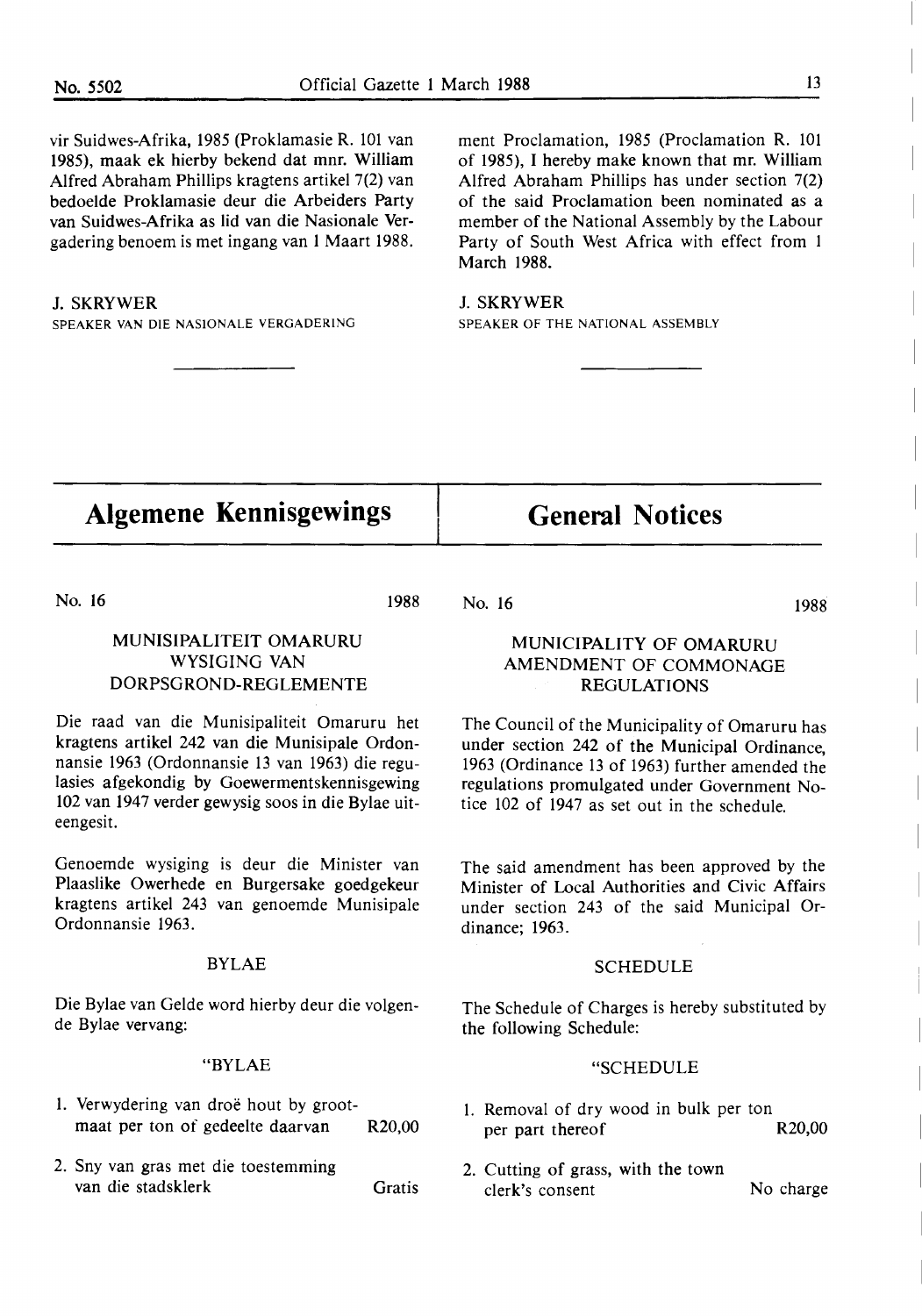- 3. Breek en verwydering van klip of gruis, per kubieke meter of gedeelte daarvan R0,20
- 4. Verwydering van sand of tuingrond, per kubieke meter of gedeelte daarvan R0,50
- *5.* Sny van riet:
	- (a) deur die koper, per riet R0,02
	- (b) deur die raad per riet R0,02 (plus arbeid- en vervoerkoste en 'n toeslag van  $10\%$ )
- 6. Toegang tot die Munisipale Wildkamp:
	- (a) Persone 16 jaar en ouer R0,30 (b) Persone onder 16 jaar R0,10 (met 'n minimum bedrag van Rl,00 per voertuig)
- 7. Weigeld:

| (a) Grootvee per kop per maand | R3,00              |
|--------------------------------|--------------------|
| (b) Kleinvee per kop per maand | R <sub>0</sub> ,60 |

- 8. Gebruik van ruskrale:
	- (a) Grootvee per kop per dag R0,10
	- (b) Kleinvee per 100 per deel daarvan per dag R2,00"
- 3. Breaking and removal of stone or gravel, per cubic metre or part thereof R0,20
- 4. Removal of sand or garden soil per cubic metre or part thereof R0,50
- *5.* Cutting of reeds:
	- (a) by the purchaser per reed R0,02
	- (b) by the council per reed R0.02 (plus labour and transport costs and a surcharge of 10%)
- 6. Admission to the Municipal Game Reserve:
	- (a) Persons 16 years and older R0,30<br>(b) Persons under 16 years R0,10
	- (b) Persons under  $16$  years (with a minimum of Rl,00 per vehicle)
- 7. Grazing fees: (a) Large stock per head per month (b) Small stock per head per month R3,00 R0,60
- 8. Use of rest kraals:
	- (a) Large stock, per head per day (b) Small stock, per 100, or part R0,10
		- thereof, per day R2,00"

No. 17 **1988** 

#### MUNISIPALITEIT KARASBURG: WYSIGING VAN REGULASIES BETREFFENDE AANHOU VAN DIERE

Die raad van die Munisipaliteit Karasburg het kragtens artikel 242 van die Munisipale Ordonnansie, 1963 (Ordonnansie 13 van 1963) die regulasies afgekondig by Goewermentskennisgewing 93 van 1969, verder gewysig soos in die Bylae uiteengesit.

Genoemde wysigings is deur die Minister van Plaaslike Owerhede en Burgersake goedgekeur kragtens artikel 243 van genoemde Munisipale Ordonnansie, 1963.

#### BYLAE

Regulasie 11 word hierby gewysig -

#### No. 17

#### MUNICIPALITY OF KARASBURG: AMEND-MENT OF REGULATIONS RELATING TO THE KEEPING OF ANIMALS

The council of the Municipality of Karasburg has under section 242 of the Municipal Ordinance, 1963 (Ordinance 13 of 1963), further amended the regulations promulgated under Government Notice 93 of 1969, as set out in the Schedule.

The said amendments have been approved by the Minister of Local Government and Civic Affairs under section 243 of the said Municipal Ordinance, 1963.

#### SCHEDULE

Regulation 11 is hereby amended -

1988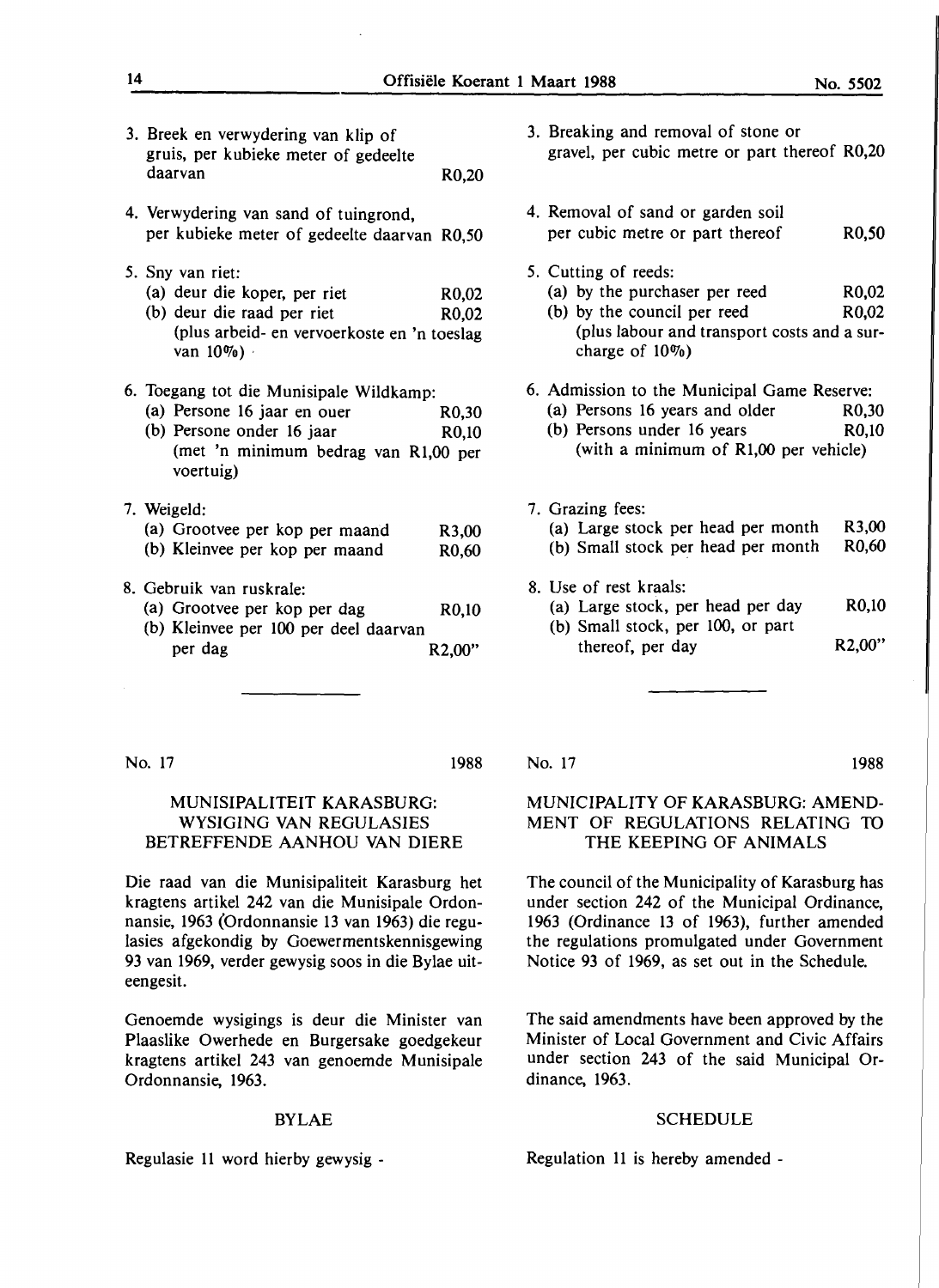- (i) deur in subregulasie (a) die bedrag "R0,50" deur die bedrag "R1,50" te vervang; en
- (ii) deur in subregulasie (b) die bedrag "R2,00" deur die bedrag "Rl0,00" te vervang.
- (i) by the substitution in subregulation (a) for the amount "R0,50" of the amount "Rl,50"; and
- (ii) by the substitution in subregulation (b) for the amount "R2,00" of the amount "RI0,00".

No. 18 1988

No. 18 1988

#### STAD WINDHOEK

#### PERMANENTE SLUITING VAN OPENBARE OOP RUIMTE ERF 4629, KHOMASDAL, UITBREIDING 1

Kennisgewing geskied hiermee ingevolge die bepalings van Artikel 183(1)(b)(ii) van die Munisipale Ordonnansie 1963 (Ordonnansie nr. 13 van 1963) soos gewysig, dat die Munisipaliteit Windhoek van voorneme is om die ondergemelde gedeeltes soos aangedui op plan P/2078/A wat gedurende kantoorure in die kantoor van die Stadsbeplanner, Kamer 709, Stadhuis, Kaiserstraat, ter insae lê, permanent te sluit:

#### OPENBARE OOP RUIMTE ERF 4629, KHOMASDAL UITBREIDING 1.

Besware teen die voorgenome sluiting moet ingevolge Artikel 193(3) van bogemelde Ordonnansie binne dertig dae na die verskyning van hierdie kennisgewing aan die Direkteur, Plaaslike Owerhede en Burgerlike Beskerming, Privaatsak 13289, en die Stadsklerk, Posbus 59, Windhoek, bestel word.

W J KOTZE Stadsklerk

#### CITY OF WINDHOEK

#### PERMANENT CLOSING OF PUBLIC OPEN SPACE ERF 4629 KHOMASDAL EXT 1

Notice is hereby given in terms of Section 183(1)(b)(ii) of the Municipal Ordinance, 1963 (Ordinance no 13 of 1963) as amended, that the Municipality of Windhoek proposes to close permanently, the undermentioned portions as indicated on plan P/2078/A which lies for inspection during office hours at the office of the Town Planner, Room 709, Municipal Offices, Kaiser Street:

#### PUBLIC OPEN SPACE ERF 4629 **KHOMAS-**DAL EXTENSION 1.

Objections to the proposed closing are to be served on the Director, Local Authorities and Civil Defence, Private Bag 13289, and the Town Clerk, P.O. Box 59, Windhoek, in accordance with Article 193 (3) of the above Ordinance within 30 days after the appearance of this notice.

W.J. KOTZE Town Clerk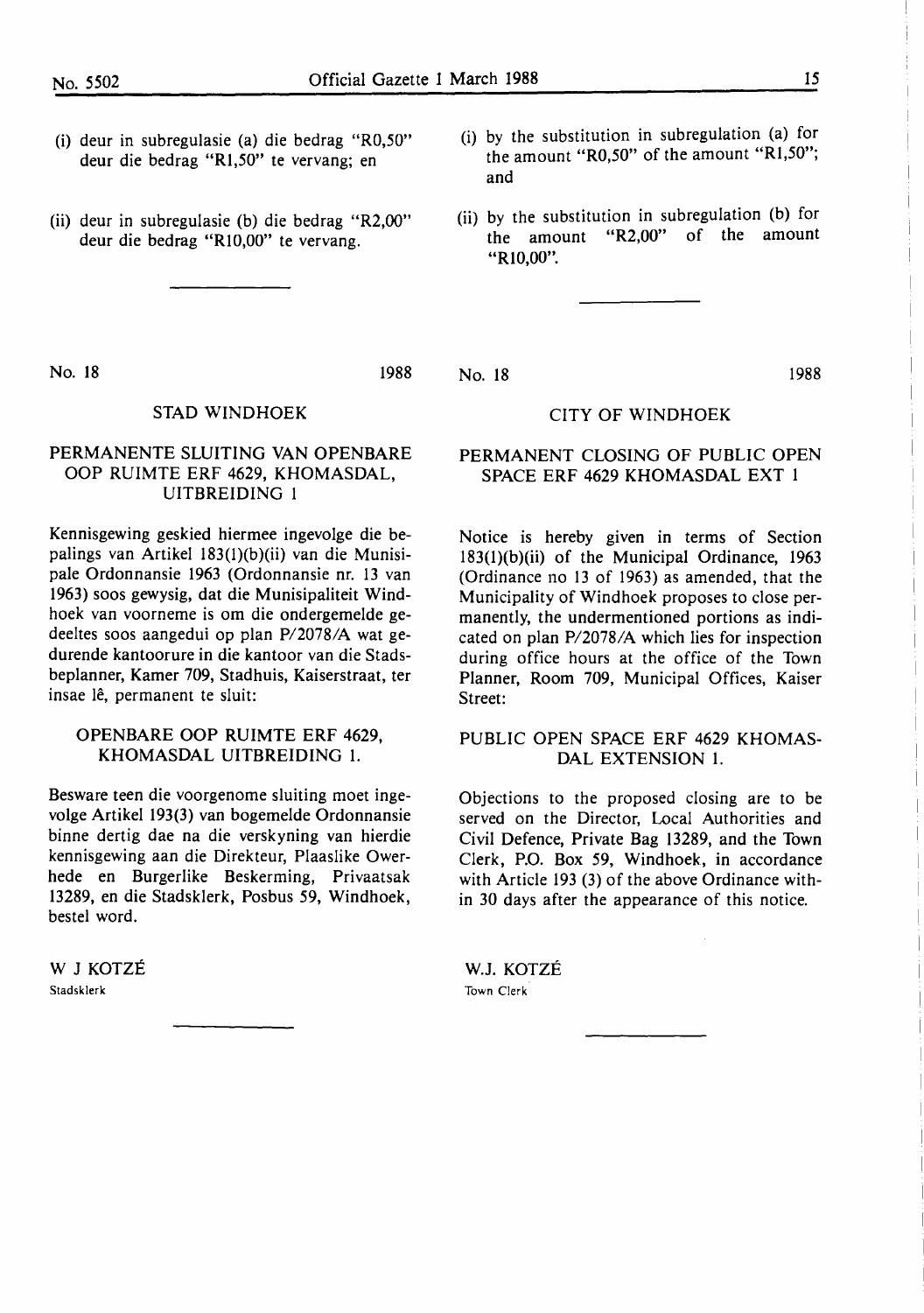No. 19 1988

#### STAD WINDHOEK

#### PERMANENTE SLUITNG VAN GEDEELTE 1 VAN PUBLIEKE OOP RUIMTE ERF 619 **OLYMPIA**

Kennisgewing geskied hiermee ingevolge die bepalings van Artikel 183(l)(b)(ii) van die Munisipale Ordonnansie 1963 (Ordonnansie nr. 13 van 1963) soos gewysig, dat die Munisipaliteit Windhoek van voorneme is om die ondergemelde gedeeltes soos aangedui op plan P/2127 /A wat gedurende kantoorure in die kantoor van die Stadsbeplanner, Kamer 709, Stadhuis, Kaiserstraat, ter insae lê, permanent te sluit:

#### GEDEELTE 1 VAN PUBLIEKE OOP RUIMTE ERF 619 **OLYMPIA**

Besware teen die voorgenome sluiting moet ingevolge Artikel 193(3) van bogemelde Ordonnansie binne dertig dae na die verskyning van hierdie kennisgewing aan die Direkteur, Plaaslike Owerhede en Burgerlike Beskerming, Privaatsak 13289, en die Stadsklerk, Posbus 59, Windhoek, bestel ,word.

**WJ** KOTZE Stadsklerk

#### No. 19 1988

#### CITY OF WINDHOEK

#### PERMANENT CLOSING OF PORTION 1 OF PUBLIC OPEN SPACE ERF 619 OLYMPIA

Notice is hereby given in terms of Section 183(l)(b)(ii) of the Municipal Ordinance, 1963 (Ordinance no 13 of 1963) as amended, that the Municipality of Windhoek proposes to close permanently, the undermentioned portions as indicated on plan P/2127 /A which lies for inspection during office hours at the office of the Town Planner, Room 709, Municipal Offices, Kaiser Sreet:

#### PORTION 1 OF PUBLIC OPEN SPACE ERF 619 **OLYMPIA**

Objections to the proposed closing are to be served on the Director, Local Authorities and Civil Defence, Private Bag 13289, and the Town Clerk, **P.O.** Box 59, Windhoek, in accordance with Article 193 (3) of the above Ordinance within 30 days after the appearance of this notice.

WJ KOTZÉ Town Clerk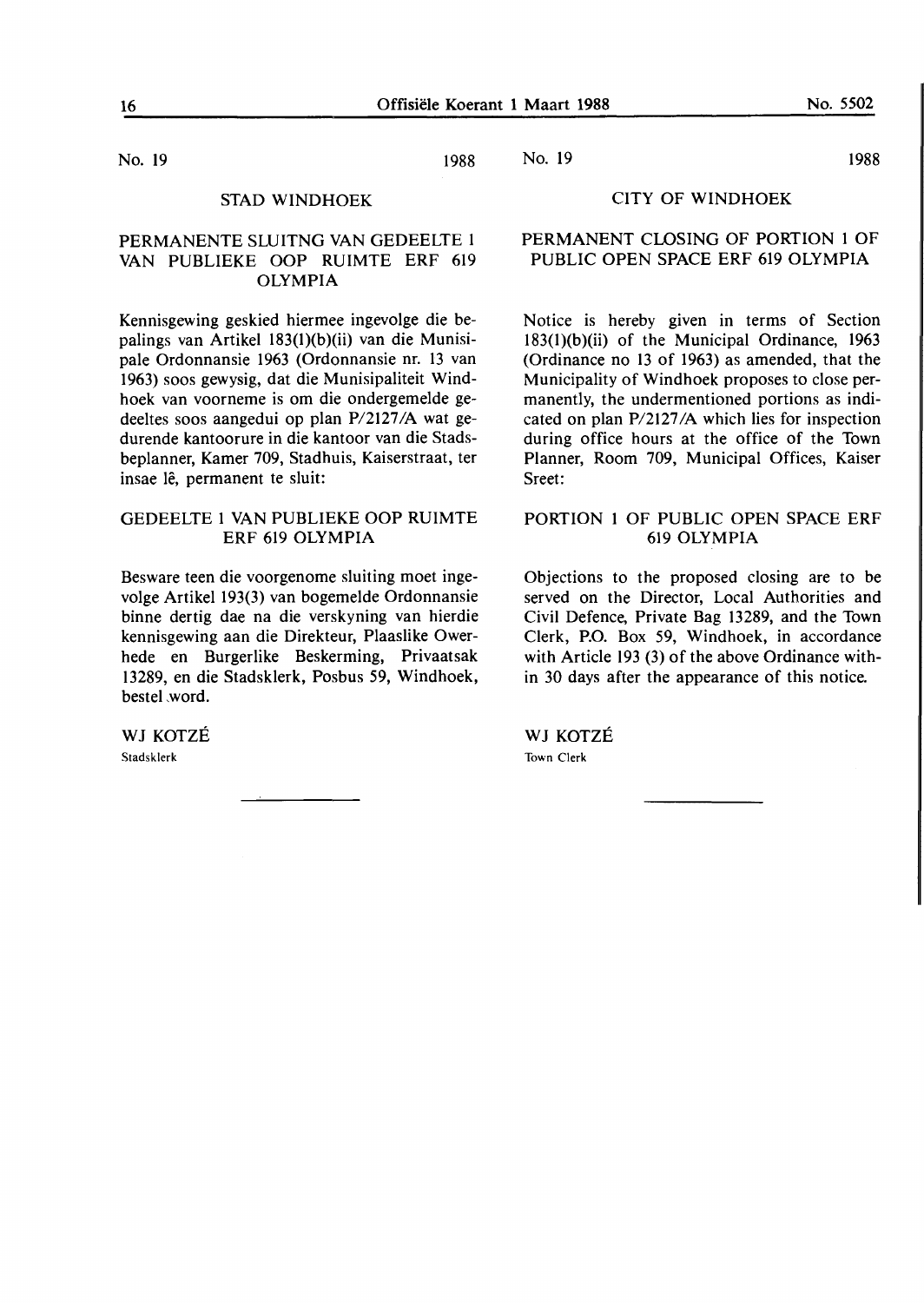#### **SENTRALE INKOMSTEFONDS** CENTRAL REVENUE FUND

STAAT VAN UITGAWE VIR DIE TYDPERK 1 APRIL 1987 TOT 31 DESEMBER 1987

STATEMENT OF EXPENDITURE FOR THE PERIOD 1 APRIL 1987 TO 31 DECEMBER 1987

DEPARTEMENT VAN F!NANSIES, WINDHOEK

#### DEPARTMENT OF FINANCE, WINDHOEK

| <b>BEGROTINGSPOS</b>                                                                                                                                                                                                                                                                                                                                                                                                                                                                                                                                                                                                                                   | BEGROTING<br>ESTIMATE                                                                                                                                                                                                                                                                                    |                                                                                                                                                                                                                                                                                             | TOTAAL 1 APRIL TOT 31 DESEMBER<br>TOTAL 1 APRIL TO 31 DECEMBER                                                                                                                                                                                                              | <b>VOTE</b>                                                                                                                                                                                                                                                                                                                                                                                                                                                                                                      | $\mathbf{S}$<br>$\infty$ |
|--------------------------------------------------------------------------------------------------------------------------------------------------------------------------------------------------------------------------------------------------------------------------------------------------------------------------------------------------------------------------------------------------------------------------------------------------------------------------------------------------------------------------------------------------------------------------------------------------------------------------------------------------------|----------------------------------------------------------------------------------------------------------------------------------------------------------------------------------------------------------------------------------------------------------------------------------------------------------|---------------------------------------------------------------------------------------------------------------------------------------------------------------------------------------------------------------------------------------------------------------------------------------------|-----------------------------------------------------------------------------------------------------------------------------------------------------------------------------------------------------------------------------------------------------------------------------|------------------------------------------------------------------------------------------------------------------------------------------------------------------------------------------------------------------------------------------------------------------------------------------------------------------------------------------------------------------------------------------------------------------------------------------------------------------------------------------------------------------|--------------------------|
|                                                                                                                                                                                                                                                                                                                                                                                                                                                                                                                                                                                                                                                        | 1987/88                                                                                                                                                                                                                                                                                                  | 1987/88                                                                                                                                                                                                                                                                                     | 1986/87                                                                                                                                                                                                                                                                     |                                                                                                                                                                                                                                                                                                                                                                                                                                                                                                                  |                          |
|                                                                                                                                                                                                                                                                                                                                                                                                                                                                                                                                                                                                                                                        | R                                                                                                                                                                                                                                                                                                        | R.                                                                                                                                                                                                                                                                                          | R                                                                                                                                                                                                                                                                           |                                                                                                                                                                                                                                                                                                                                                                                                                                                                                                                  |                          |
| 1.<br>Owerheidsake $\ldots \ldots \ldots \ldots \ldots$<br>2.<br>Finansies<br>Statutêre Bedrag<br>Burgersake en Mannekrag<br>3.<br>4.<br>Nasionale Opvoeding<br>5.<br>Ekonomiese Sake<br>6.<br>Justisie<br>Statutêre Bedrag<br>Landbou en Natuurbewaring<br>7.<br>8.<br>Nasionale Gesondheid en Welsyn<br>9.<br>Waterwese<br>Sentrale Personeelinstelling<br>10.<br>11.<br>Pos- en Telekommunikasiewese<br>12.<br>Vervoer<br>13.<br>Verdediging<br>14.<br>Polisie<br>15.<br>Ouditeur-generaal<br>16.<br>Bystand aan Owerhede ,<br>17.<br>Nasionale Intelligensie<br>18.<br>Verbetering van Diensvoorwaardes.<br>Betaling by wyse van grasie<br>TO TAAL | 63 352 000<br>128 206 000<br>197 564 000<br>115 755 000<br>102 969 000<br>118 579 000<br>13 378 000<br>767 000<br>50 207 000<br>84 333 000<br>78 696 000<br>8 876 000<br>76 078 000<br>103 719 000<br>204 274 000<br>138 017 000<br>1 470 000<br>417 878 000<br>4 582 000<br>68 260 000<br>1 976 960 000 | 34 707 207<br>81 465 669<br>155 920 848<br>59 101 666<br>71 267 733<br>85 216 869<br>10 333 707<br>575 364<br>32 005 234<br>62 937 742<br>55 000 795<br>4 226 358<br>48 439 479<br>69 046 417<br>98 994 652<br>82 415 564<br>947 129<br>291 792 706<br>3 436 498<br>12 995<br>1 247 844 632 | 31 337 552<br>74 414 476<br>115 663 521<br>65 318 761<br>61 940 058<br>21 655 663<br>8 029 836<br>408 822<br>26 740 245<br>51 811 038<br>44 947 620<br>3 436 063<br>42 418 772<br>56 462 068<br>72 845 156<br>80 894 040<br>696 396<br>238 122 714<br>36 093<br>997 178 894 | Governmental Affairs<br>Finance<br>Statutory Amount<br>Civic Affairs and Manpower<br>National Education<br>Economic Affairs<br>Justice<br>Statutory Amount<br>Agriculture and Nature Conservation<br>National Health and Welfare<br>Water Affairs<br>Central Personnel Institution<br>Posts and Telecommunications<br>Transport<br>Defence<br>Police<br>Auditor General<br>Assistance to Authorities<br>National Intelligence<br>Improvement of Conditions of Service<br>Payment by way of grace<br><b>TOTAL</b> | 1988                     |

No. 5502

Official G:

 $z$ ette .... ≛.

ch 1988

 $\overline{1}$